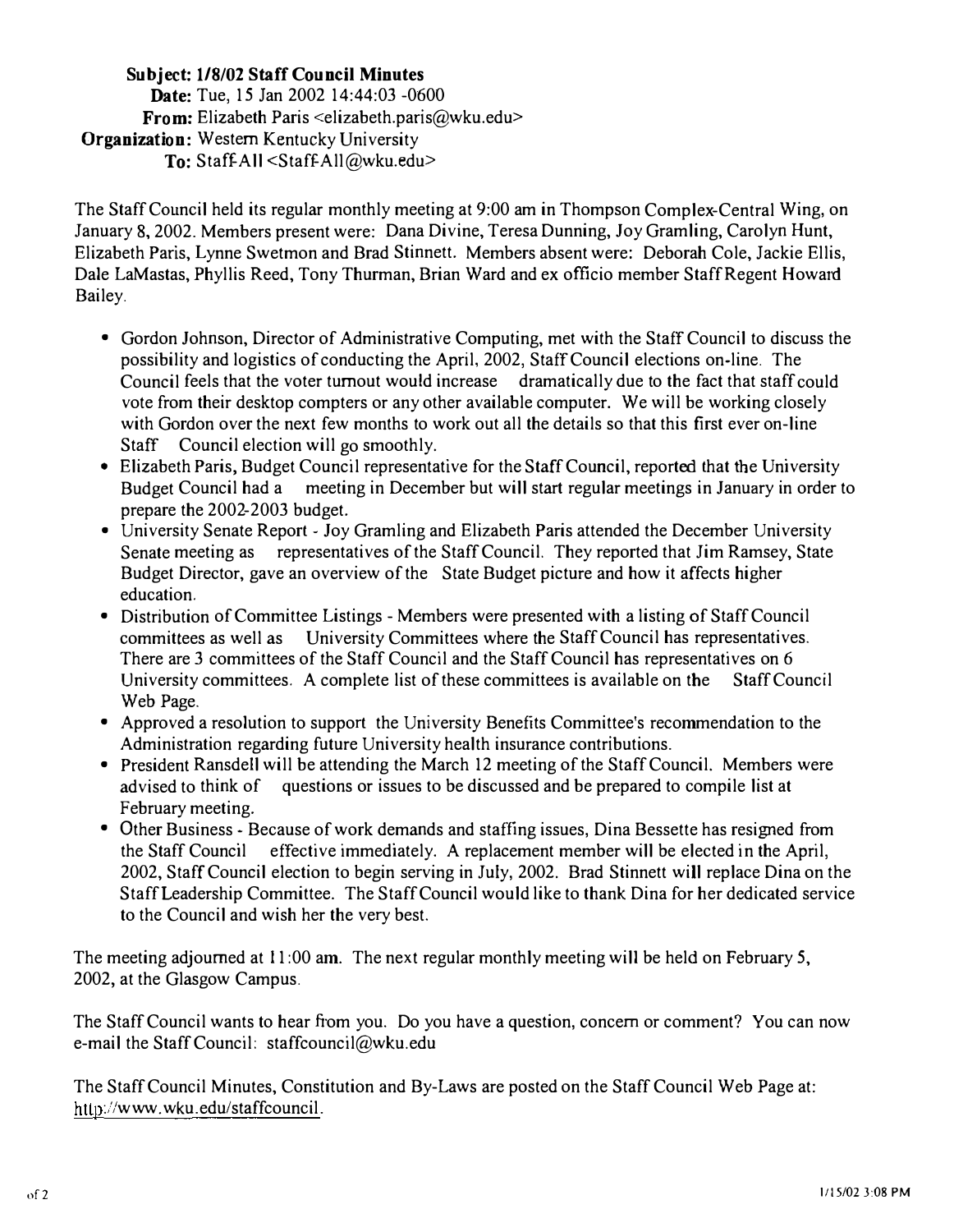# Subject: Staff Council 2/5/02 Minutes Date: Thu, 07 Feb 2002 13:00:56 -0600 From: Elizabeth Paris <elizabeth.paris@wku.edu> Organization: Western Kentucky University To: Staff-All <Staff-All@wku.edu>

The Staff Council held its regular monthly meeting at the Glasgow Campus on February 5, 2002. Members present were: Deborah Cole, Dana Divine, Teresa Dunning, Jackie Ellis, Joy Gramling, Carolyn Hunt, Dale LaMastas, Elizabeth Paris, Phyllis Reed, Brad Stinnett, Tony Thunnan and Brian Ward. Members absent were: Johnny Allen, Lynne Swetmon and ex officio member Staff Regent Howard Bailey.

- The Council was treated to a guided tour of the new facilities at the Glasgow Campus, which opened in January, 2002. Thanks to all the Glasgow Campus employees who helped with our infonnative tour.
- Budget Council Report Elizabeth Paris, Staff Council representative on the Budget Council, brought the Staff Council up-to-date on budget issues for the 02-03 FY. The Staff Council voted unanimously to send a resolution to the Budget Council advising that we support the 4 percent pool for staff raises in 2002-2003 to be across the board instead of some part of the pool being merit raises. We feel that with the small raises we have experienced over the past 2 years (3% and 2%) as long as a staff member received a satisfactory evaluation, each staff member should be entitled to a full 4% raise in 02-03.
- Gender/Ethnicity Salary Equity Study Joy Gramling, Staff Council representative on the Gender/Ethnicity Salary Equity Study, reported the committee is continuing its work on this issue and a complete report should be forthcoming.
- Part-Time Employees Committee The part time committee has checked web sites of our benchmark institutions to gather infonnation on what benefits are offered to their part time employees. Some information was not available on those web sites and those institutions will be contacted either by telephone or e-mail. A survey is also in the works to be sent out to WKU part time employees.
- Staff Leadership Committee Report The work is on going to get the "Staff Leadership Institute" up and running. The Staff Leadership Institute will help develop personal leadership skills through a year long series of classes covering such topics as communicating assertively, working with a team, priority/time management and habits of successful people. Any staff member would be eligible to apply for the program and participants would be selected based on future potential rather than on past accomplishments. Up to 25 staff members would be in the leadership institute in any given year. Watch for further information. Thanks to Dr. Gene Tice for his help and support on this issue.
- On-line Staff Council Elections The April 2002 Staff Council elections will be held on-line where each staff member can easily access a ballot from their desktop computer. We are working out the logistics to accommodate staff members who do not have access to a computer. We hope to have a great response this year from staff who wish to run for the available positions on the Council. The administration is very receptive to ideas and recommendations which come from the Council. This Council is our "VOICE". Nomination forms for available positions will be mailed in March, 2002 to all staff members. We encourage you to run for available positions and VOTE! If you would like to contact any of the present Council members to get an idea of what is involved, what to expect, etc. a listing of present council members and e-mail address are on the Staff Council Web Site - http://www.wku.edu/staffcouncil.
- Preparation for President Ransdell's meeting with Staff Council in March The Council will meet with President Ransdell and bring concerns/suggestions to his attention at our March monthly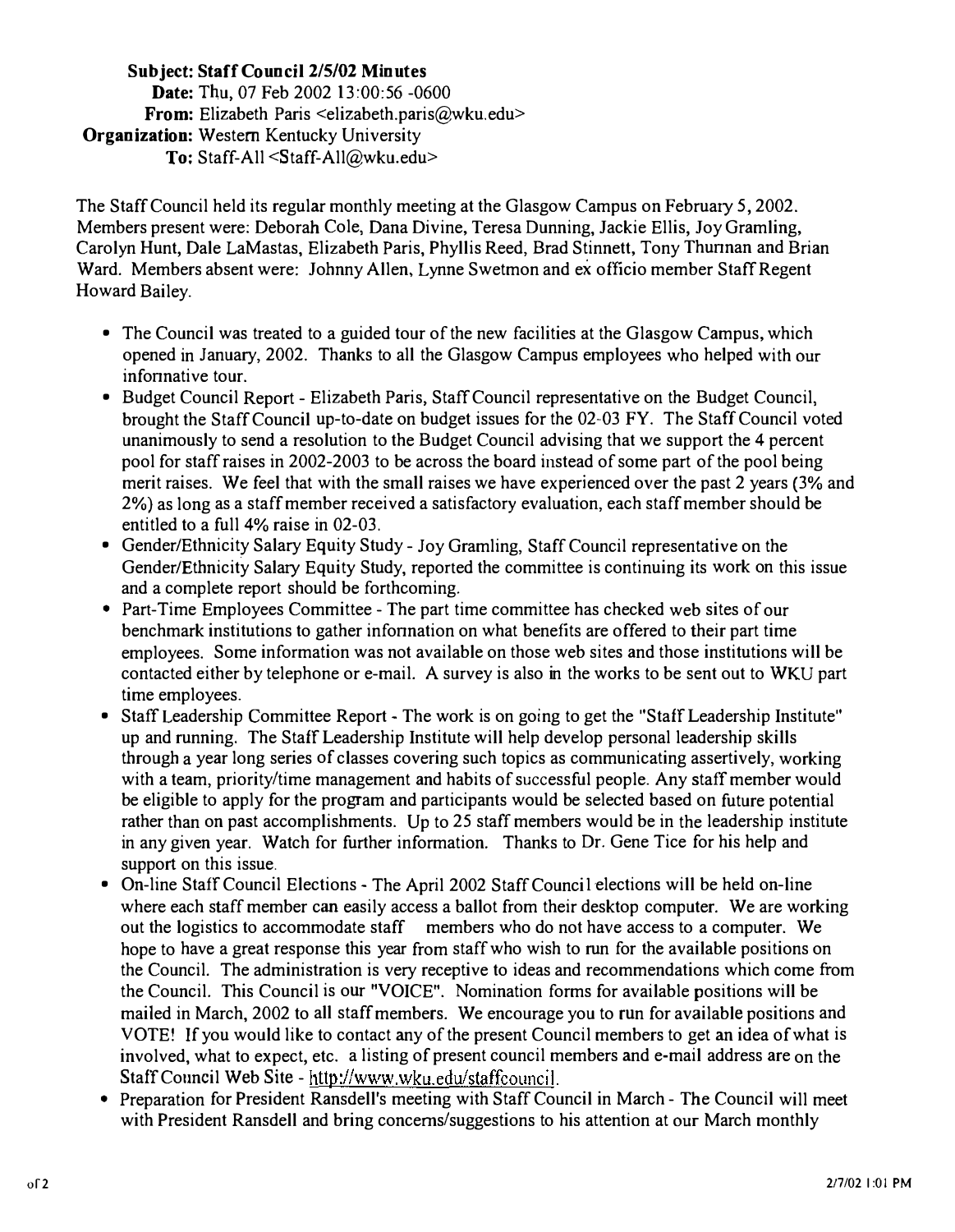meeting. Some suggestions for topics were discussed.

• Other Business - Some employees feel that because of their particular working environment, they are unable to express work complaints or concerns to any of their superiors without the threat of retaliation. A few ideas were presented on how to alleviate this problem including forming a committee of staff members to hear such complaints or concerns, etc. More infonnation will be forthcoming.

The meeting adjourned at 12:30. The next regular monthly meeting will be held on March 12, 2002, at the Kentucky Museum.

The Staff Council wants to hear from you. Do you have a question, concern or comment? You can now e-mail the Staff Council: staffcouncil@wku.edu

The Staff Council Minutes, Constitution and By-Laws are posted on the Staff Council Web Page at http://www.wku.edu/staffcouncil.

Business Coordinator Western Kentucky. University Information Technology

 $\mathbf{1} = \mathbf{1}$ 

-. ----.--�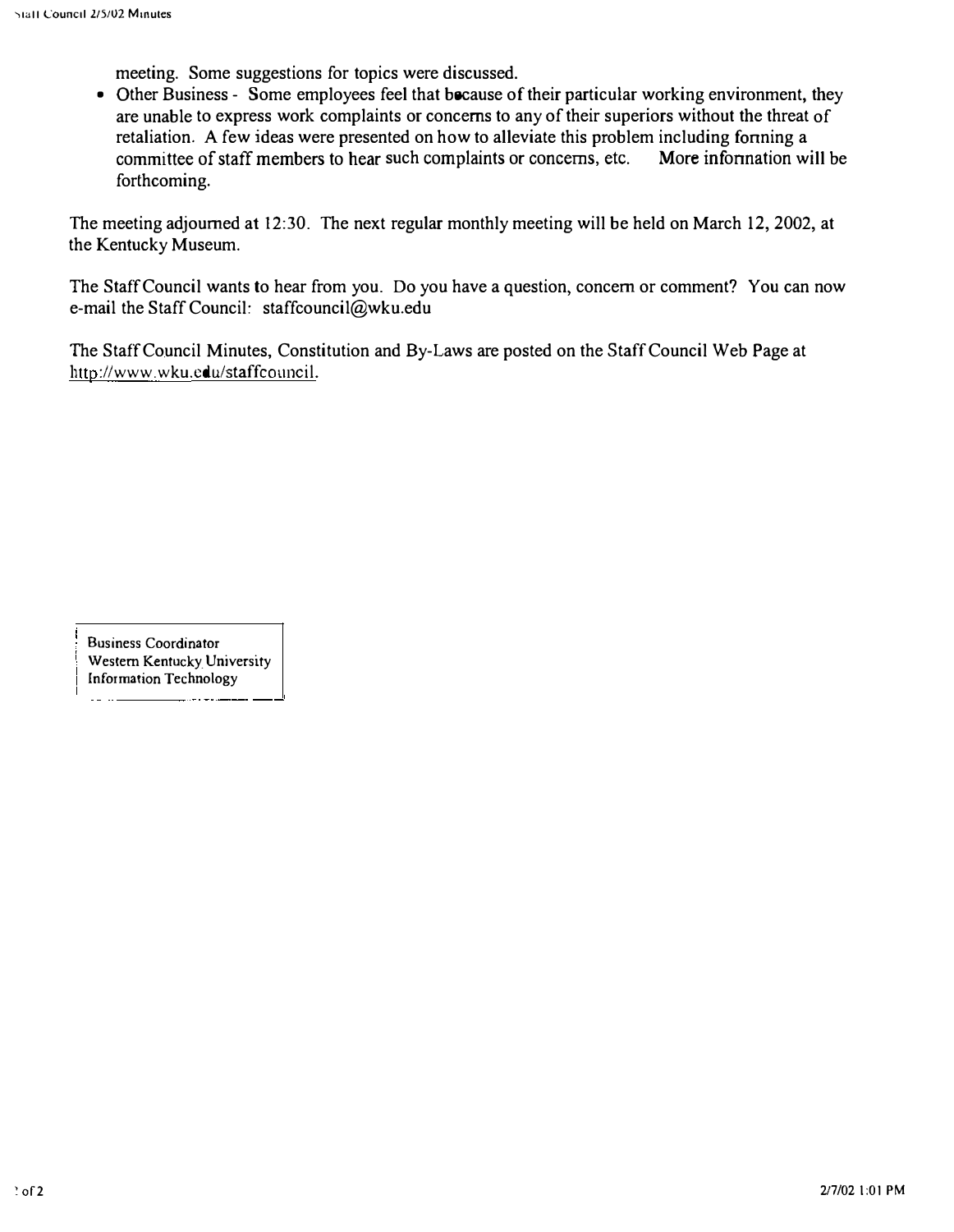### Subject: 3/12/02 Staff Council Minutes Date: Tue, 19 Mar 2002 13:40:00 -0600 From: Elizabeth Paris  $\leq$ elizabeth.paris@wku.edu> Organization: Western Kentucky University To: Staff-All <Staff-All@wku.edu>

The Staff Council held its regular monthly meeting on March 12,2002,9:00 a.m., at the Kentucky Museum. Members present were: Johnny Allen, Deborah Cole, Dana Divine, Teresa Dunning, Joy Gramling, Carolyn Hunt, Dale LaMastus, Phyllis Reed, Brad Stinnett, Lynne Swetmon, Tony Thurman, Brian Ward and ex officio member Staff Regent Howard Bailey. Members absent were: Jackie Ellis and Elizabeth Paris. President Gary Ransdell and Human Resources Director Tony Glisson also attended the meeting at the request of the Council to discuss various issues.

- Discussion with President Ransdell-(1) The Council brought to the President's attention the fact Lhat there are concerns of Facilities Management employees about their managers and a need to be able to voice concerns without fear of retribution. Tony Glisson reported that an Employee Relations Council has recently been created to allow Factlitics Management employees the opportunity to state their grievances without fear of retribution. (2) Merit raises versus across the board raises and part-time salaries/benefits were discussed.  $(3)$  The President also gave details on aspects of the WKU Strategic Plan affecting staff. (4) Thc Council discussed with the President plans for the Tate Page and Mimosa parking lots.
- Salary Committee Report The Salary Committee has met and made a partial recommendation to the Staff Council concerning distribution of possible staff market adjustment pools. The Committee will present a final report to the full Council and a recommendation will be forthcoming.
- Staff Council Elections Staff Council election nominations were mailed March 12, 2002. The deadline for nominations is March 27. The 2002 Staff Council election will take place April 17, 2002. We will be electing 4 technical/skilled/scrvice/maintenance representatives, 2 professional non-faculty representatives, 3 secretarial/clerical representatives, and 2 at-large representatives. The two candidates with the highest number of votes in the technical/skilled/service/maintenance category and the candidate with the highest number of votes In each of the other categories will serve a 3 year term to help stagger our membership to avoid so many members rotating off at one time. A motion to conduct on-line voting passed unanimously. Paper ballots will be available to Facilities Management and all other employees who do not have access to a computer.
- University Benefits Committee Report- The Committee will provide the campus community with a financial status report on the WKU Health Insurance in April. It appears that we will be able to continue with self insurance and will not be forced to participate in the State plan this year.
- KTRS report This Committee has been reorganized and will continue working on the issue of staff employees in KTRS not being able to use accumulated sick leave toward retirement.
- University Senate report Brad Stinnett and Tony Thurman attended the February University Senate meeting as representatives of the Staff Council. They reported that the Faculty Senate endorsed the University Benefits Committee's proposal to increase the University health insurance contribution.
- Staff Leadership Committee  $-$  No progress to report.
- Part-time Committee Report  $-$  The part-time committee has developed an employee survey to submit to part-time employees that will help identify their concerns.

The meeting adjourned at 12:00 PM. The next regular monthly meeting will be held on April 2, 2002, at the Facilities Management Building.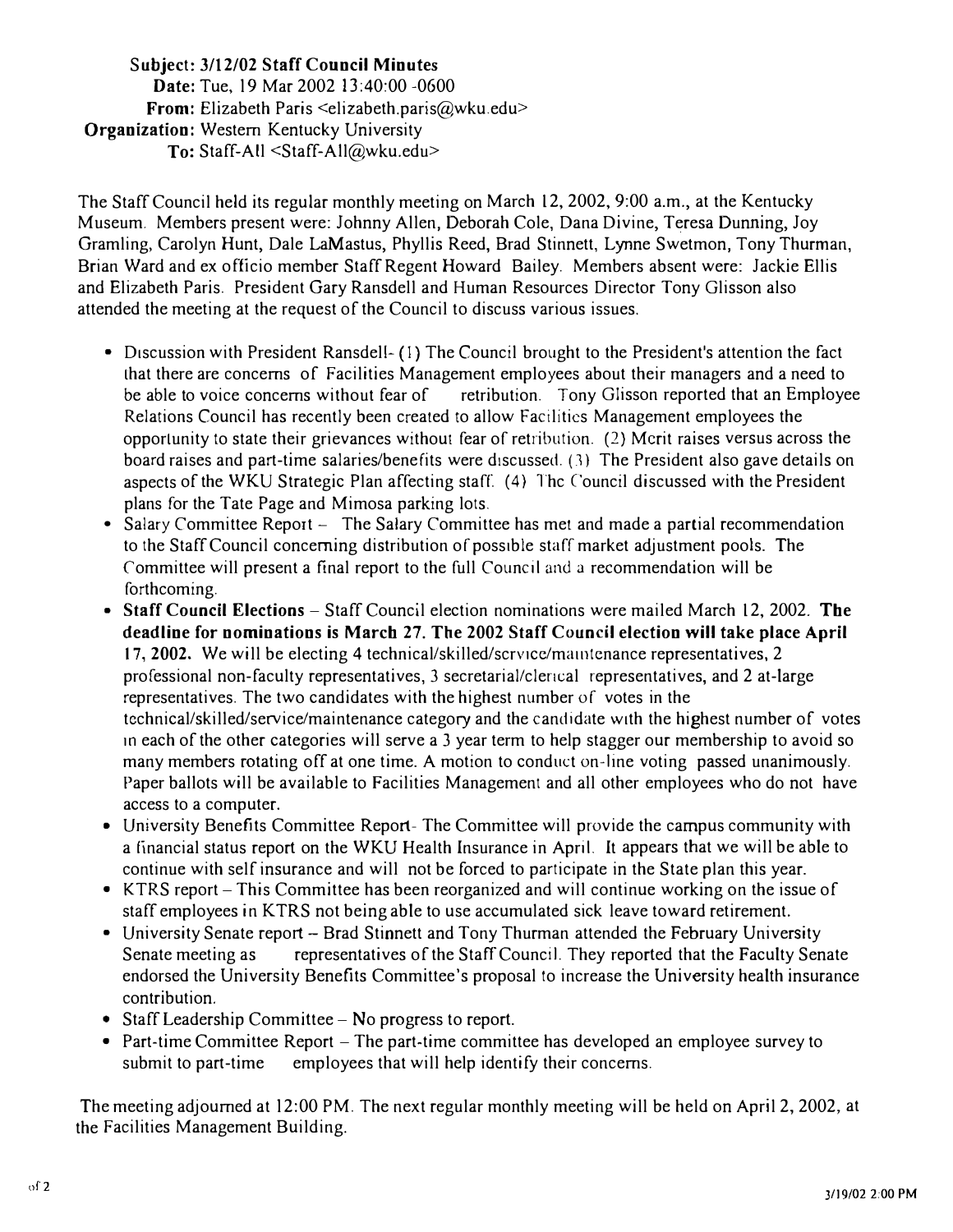The Staff Council wants to hear from you. Do you have a question, concern or comment? You can now e-mail the Staff Council: staffcouncil@wku.edu

The Staff Council Minutes, Constitution and By-Laws are posted on the Staff Council Web Page at http://www.wku.edu/staffcouncil.

8usmess Coordinator Western Kentucky University Information Technology

 $\sim$   $-$ 

 $\mathcal{C}$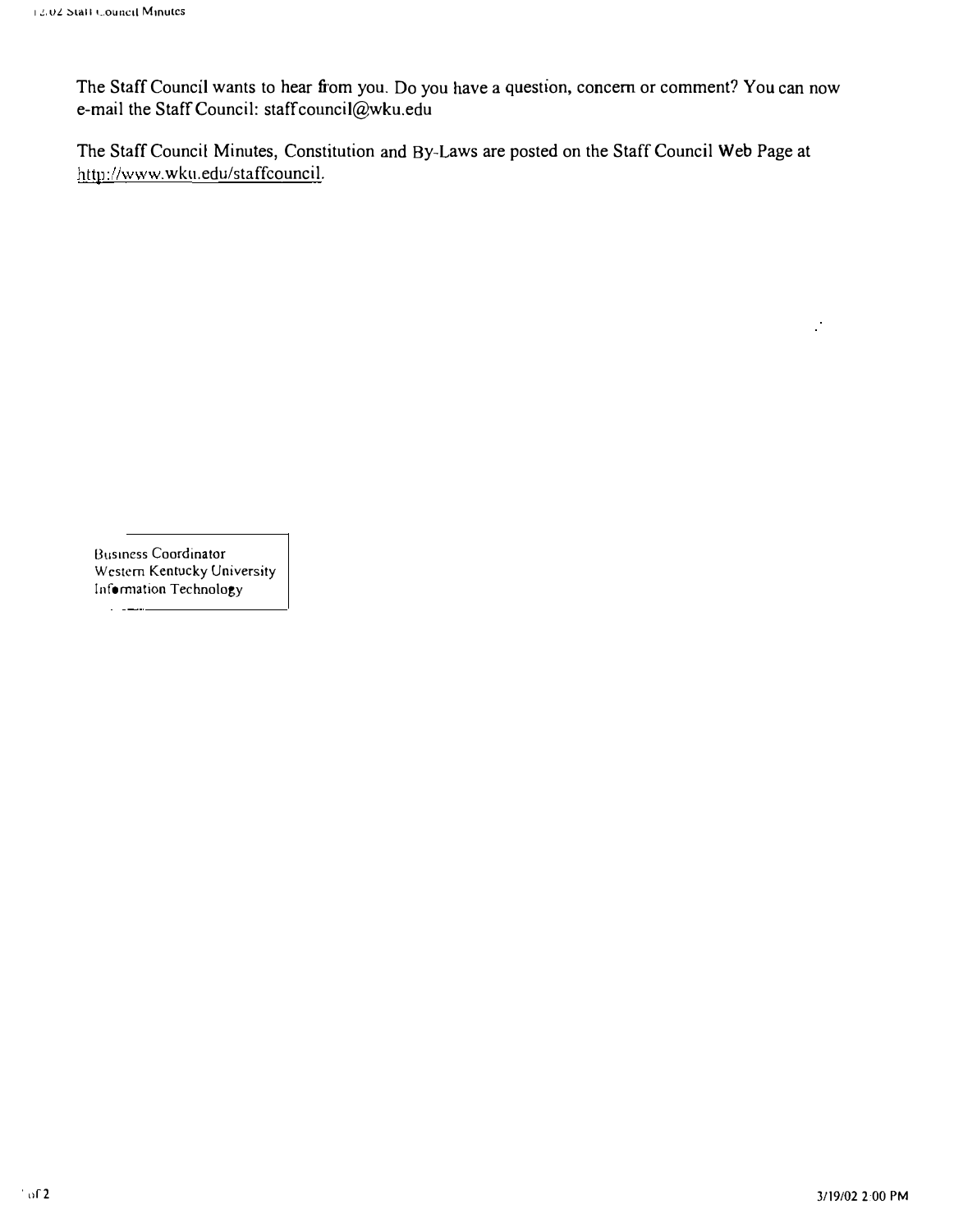#### Subject: 4/2/02 Staff Council Minutes Date: Wed, 03 Apr 2002 14:21:22 -060 From: Elizabeth Paris <clizabeth.paris@wku.edu> Organization: Western Kentucky University To: Staff-All <Staff-All@wku.cdu>

The Staff Council held its regular monthly meeting on April 2, 2002, 9:00 a.m. at Downing University Center. Members present were: Deborah Cole, Teresa Dunning, Joy Gramling, Carolyn Hunt, Elizabeth Paris and ex officio member Staff Regent Howard Bailey. Members absent were: Johnny Allen, Dana Divine, Jackie Ellis, Dale LaMastas, Phyllis Reed, Brad Stinnett, Lynne Swetmon, Tony Thurman and Brian Ward.

- Staff Council Election (1) Gordon Johnson, Director of Administrative Computing, met with the Staff Council. He demonstrated the on-line ballot that he has designed for the April 17 Staff Council election. Everyonc was pleased with the design as well as ease of use. Many thanks to Gordon for his work on setting up our election on-line. (2) Absentee ballots will be available for those employees who will not be able to vote on April 17. An e-mail will be sent out to all Staff outhining this procedure.  $(3)$  The on-line ballot for the Staff Council election will be available from 12:01 am to  $11:59$  pm on April 17. This 24 hour period should give everyone the opportunity to vote on-line and is accommodating to our 2nd and 3rd shift employees. An e-mail will be sent out the afternoon of April 16 with a link to access the on-line ballot. The ballot will not be accessible until  $12:01$  am on April 17. An additional e-mail will be sent out on April 17 with a link to access the on-line ballot. (4) There will be computer terminals set up at Facilities Management to accommodate those employees who do not have access to a computer. There will be someone at those computers from 8:00 am until 4:00 pm on April 17 to offer assistance if needed. Paper ballots will also be available. Anyone wishing to cast a paper hallot uistead of voting online can come to Facilities Management from 8:00 am to  $4:00$  pm on April 17th. (5) Because most Facilities Management employees do not have access to e-mail, a memo will be sent to those employees on April 15 as a reminder of the election and outlining the procedure for voting, times assistance is offered, etc. (6) The on-line voting form is web based and accessible from any computer with internet access which should accommodate those employees who are not employed at the main campus as well as those employees who are not at work on April 17th.  $(7)$ We are very pleased with the slate of prospective staff council members. Please be sure to vote on April 17th.
- Salary Committee report The Salary Committee met March 28 to finalize recommendations to be sent to the P<sub>1</sub>. Esident eoncerning the distribution of the possible  $$150,000$  staff market adjustment pool for 2002-2003. A memo was sent to the President on March 28 outlining our recommendations. Details of this recommendation will be forthcoming.
- Follow up on Human Relations Committee at Facilities Management A committee has been put into place at Facilities Management to handle employee problems or concerns. We hope that Facilities Management employees will view this committee as an outlet to voice problems or concerns without fear of retaliation. We will continue to monitor this situation.

The meeting adjourned at II: 15 am. The next regular monthly meeting will he held on May 7th at the Preston Center.

The Staff Council wants to hear from you. Do you have a question, concern or comment') You can now e-mail the Staff Council: staffcouncil@wku.edu.

The Staff Council Minutes, Constitution and By-Laws are posted on the Staff Council Wch Page at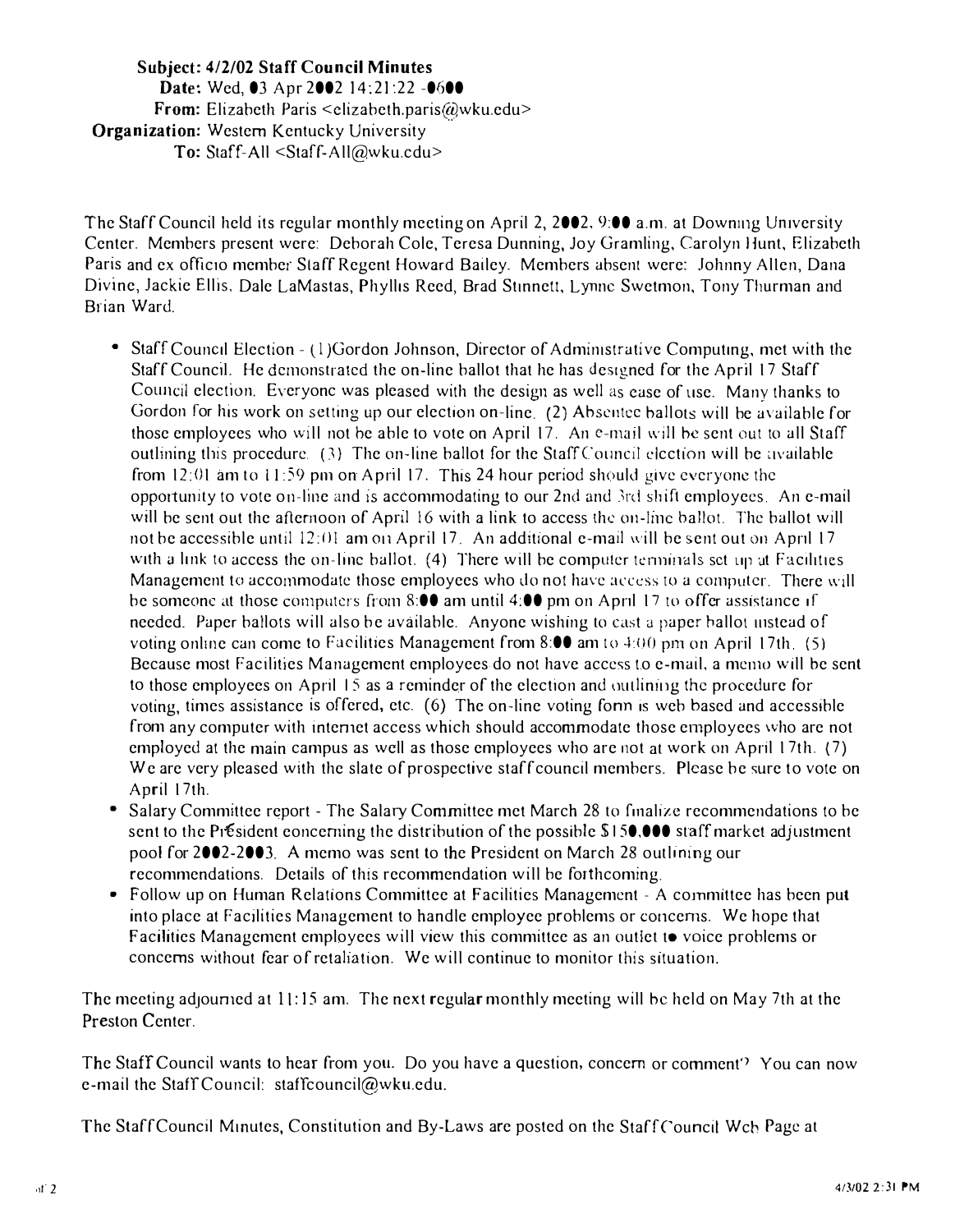http://www.wku.edu/staffcouncil.

-i Ţ. Business Coordinator Ţ. Western Kentucky University Information Technology المتحصين والوادي المتلاة المستداري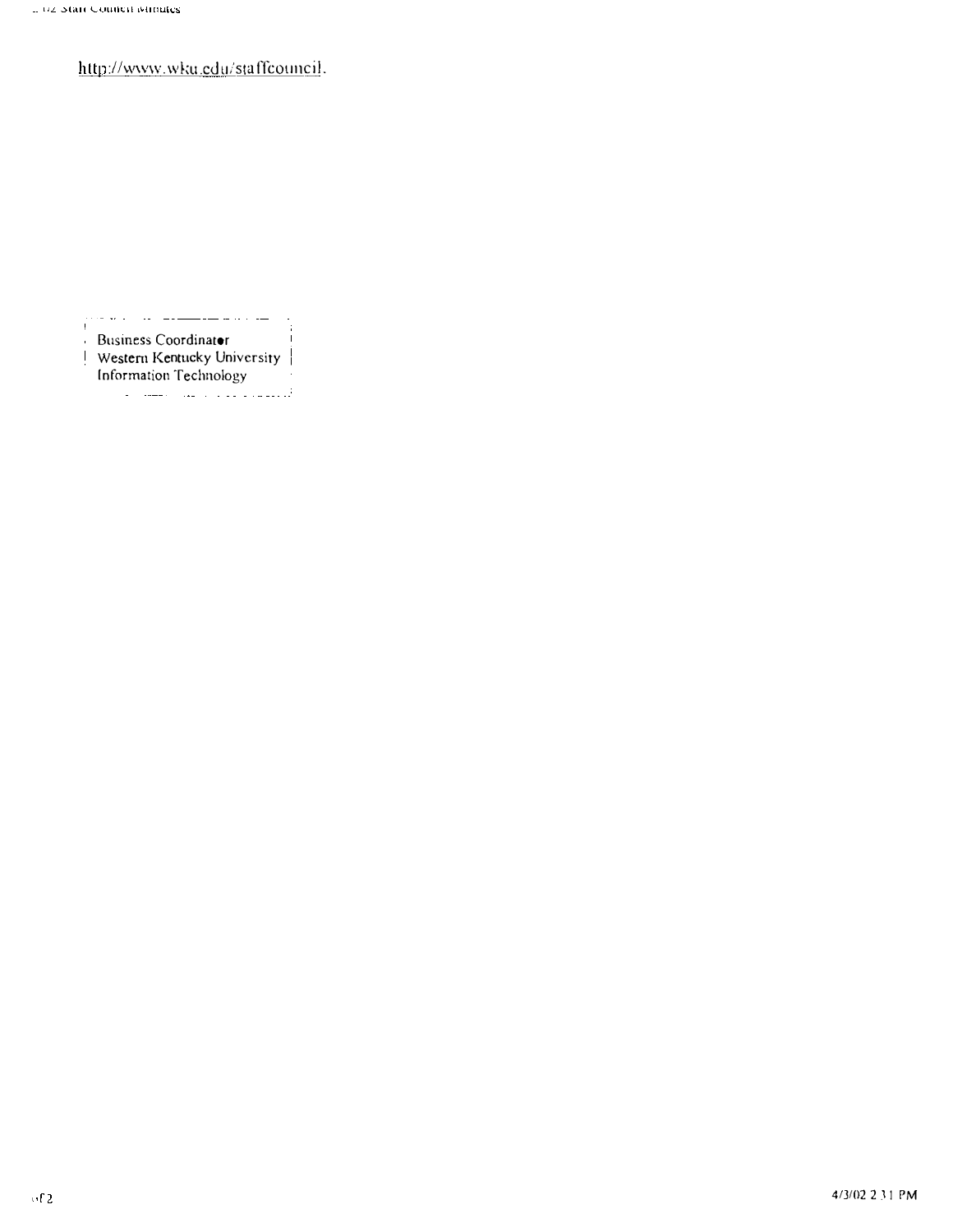Subject: Staff Council 5/7/02 Minutes Date: Thu, 09 May 2002 14:47:12 -0500 From: Elizabeth Paris <elizabeth.paris@wku.edu> Organization: Western Kentucky University To: Staff-All <Staff-All@wku.edu>

The Staff Council held its regular monthly meeting on Tuesday, May 7, 9:00 am at the Preston Center. Members present were Dana Divine, Teresa Dunning, Jackie Ellis, Joy Gramling, Carolyn Hunt, Dale LaMastas, Elizabeth Paris, Lynne Swetmon, Brian Ward and ex officio member Staff Regent Howard Bailey. Members absent were Johnny Allen, Deborah Cole, Phyllis Reed, Brad Stinnett and Tony Thurman.

- Medical Leave Bank MariBeth McBride, Human Resources Benefits Manager, attended the meeting to provide an update and infonnation to the Council concerning the Medical Leave Bank. As you will recall, this program provides an avenue whereby eligible employees may donate accumulated medical leave to the Medical Leave Bank for the purpose of assisting employees who have exhausted their accumulated medical leave due to a prolonged or catastrophic illness or in jury. As of  $5/8/02$  the total hours available in the Medical Leave Bank = 1015 hours or 135.3 days. Since the program inception, time has been awarded to 8 people and 1 person has been denied for not meeting eligibility. A total number of 1055 hours have been awarded to employees from the Medical Leave Bank.
- Board of Regents Update Howard Bailey, Staff Regent, provided the Council with information concerning the issues related to the upcoming Board of Regents meeting.
- Retreat The Staff Council will have its annual retreat on June 6 at the L.D. Brown Agriculture Exposition Center. This is an all day meeting and pot luck which provides the opportunity for outgoing members to wrap up their work and incoming members the opportunity to get an overview of the Staff Council. Issues for the retreat include an orientation for new members, election of officers for 02-03, set goals for 02-03, review of committee structure, review of by-laws and to set meeting dates for the upcoming year.
- Salary Committee Update Elizabeth Paris, Chair of the Staff Council Salary Committee, reported that President Ransdell sent a memo in response to our memo of March 28 regarding the possible distribution of a \$150,000 Staff Salary Pool. The President indicated that he and the Administrative Council were receptive to our recommendations and that Tony Glisson is gathering additional information for their review. The distribution of the pool will not begin until October 1,2002.
- Staff Leadership Committee Update Dr. Gene Tice is working with Tony Glisson, the Staff Leadership Committee and Sharon Woodward to get this program up and running. There have been some delays but we are hoping that the first class for the Staff Leadership Program will begin this fall. As soon as information is available, all staff will receive information on how to apply, dates of program, program contents, etc.
- Part time Committee Update A survey to be completed by all part time employees is just about ready to be sent out. When completed and returned this survey will provide information concerning benefits that part time employees need, concerns of part time employees and other pertinent information. Data will be compiled and presented to the Staff Council as soon as possible.
- President's Spirit Award Committee Update Two Staff Council members are on the President's Spirit Award Committee. Infonnation will be sent to employees concerning this award.
- Other Business A suggestion was made that the Staff Council provide an annual newsletter outlining accomplishments ofthe past year. Everyone thought this was a good idea and it was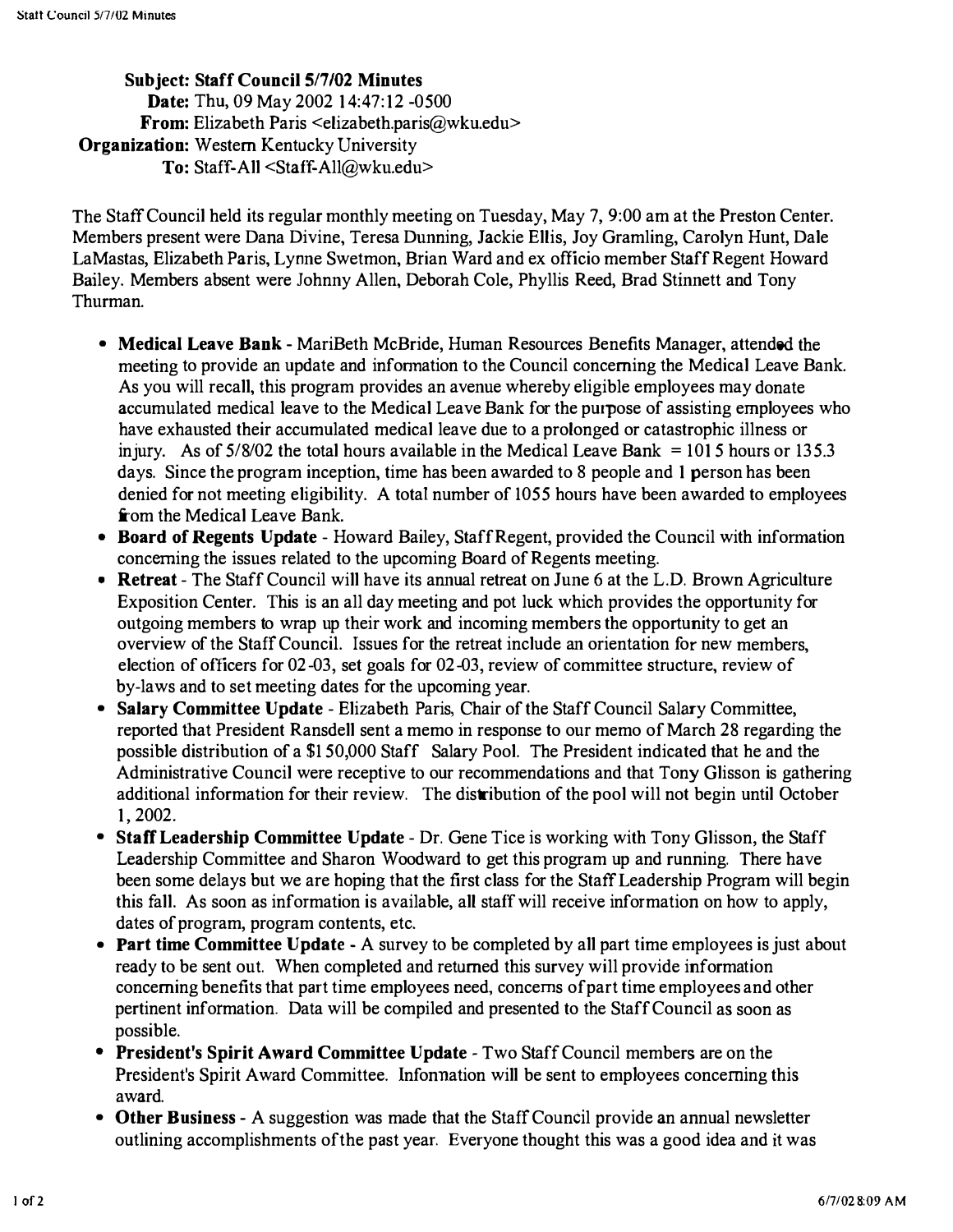decided this should be done annually during June.

The meeting adjourned at 11:45 am. The next regular meeting will be the day long retreat to be held on June 6 at the L.D. Brown Agricultural Exposition Center.

The Staff Council wants to hear from you. Do you have a question, concern or comment? You can e-mail the Staff Council: staffcouncil@wku.edu.

The Staff Council minutes, Constitution and By-Laws are posted on the Staff Council Web Page at: http://www.wku.edu/staffcouncil

Business Coordinator Western Kentucky University Information Technology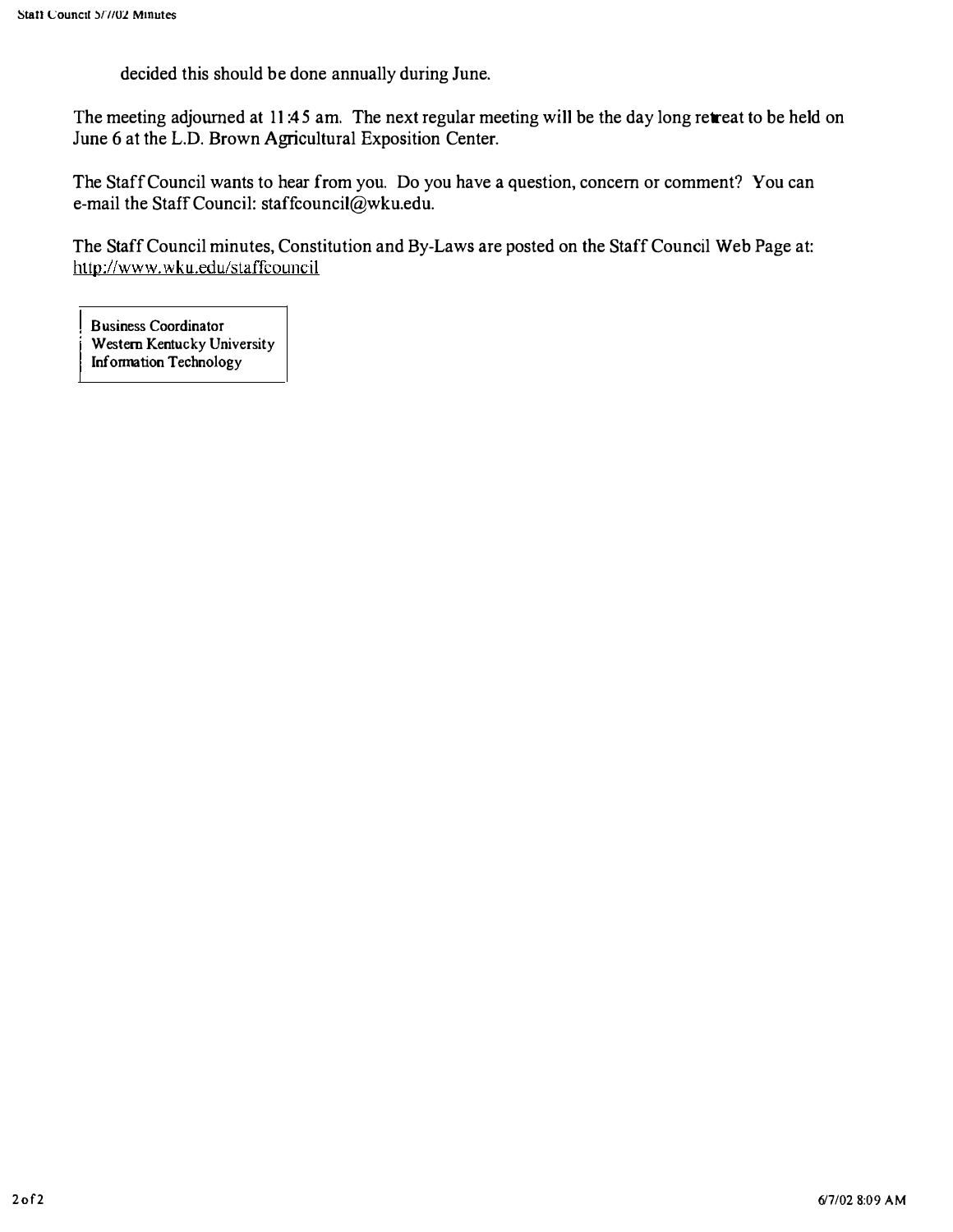Subject: Staff Council 6/6/02 Minutes Date: Mon, 10 Jun 2002 08:21:31 -0500 From: Elizabeth Paris <elizabeth.paris@wku.edu> Organization: Western Kentucky University To: Staff-All <Staff-All@wku.edu>

The Staff Council held its annual retreat at 8:00 am on Thursday, June 6, at the L.D. Brown Agricultural Exposition Center. Members present were Johnny Allen, Deborah Cole, Dana Divine, Teresa Dunning, Jackie Ellis, Joy Gramling, Carolyn Hunt, Dale LaMastas, Elizabeth Paris, Lynne Swetmon, Brad Stinnett, Brian Ward and ex officio member Staff Regent Howard Bailey. Members absent were Phyllis Reed and Tony Thurman. Incoming members for 02-03 present were: Regina Allen, David Appleby, Bob Deane, Brandi Fowler, Jeff Jones, Treva Martin, Tina Sneed and Lauri Warden.

- Orientation for new members Joy Gramling gave a brief orientation for new members giving the history of the Staff Council and a general overview of how the Council works and what is expected of the membership.
- Accomplishments for 01/02 Identified accomplishments for 01/02 including On-line Staff Council Elections, Working with the Budget Council to secure a \$ 150,000 Staff Market Adjustment Pool, bringing Primerica Financial Services to campus, supporting the raise in the University's contribution to health insurance for 2003 from \$3 15 to \$341 per month, upgrading the Staff Council web page, developing and distributing a part-time survey to employees to identify their concerns as part-time employees, needed benefits, etc.
- Goals for 02/03 Identified goals for 02/03 including (in no particular order) (a) Exit interviews, (b) Enhanced new employee orientation and training including distribution of a "New Employee Handbook", (c) Enhanced salaries and benefits for staff, (d) Work to secure annual raise pool for permanent part-time employees, (e) Work to improve annual perfonnance appraisal system and (f) Complete projects carried over from the previous year including Staff Leadership Program, Cross Reference of Dependent Child Tuition Discount and issue concerning KTRS employees.
- Salary Committee Report Elizabeth Paris reported on the status of the \$150,000 staffmarket adjustment pool to be distributed beginning October 1, 2002. More details on distribution of the pool will be coming from the President and/or Human Resources in the coming months. Information was distributed containing information on raises for the state schools for 02/03. WKU fared very well in comparison to other state schools with our 4% raise pool and market adjustment pools. Many schools received 0% and others gave one-time non recurring bonuses. The Compensation Schedule for 02/03 was also distributed.
- Nominations for officers for 02/03 Nominations were taken for officers for 02/03. An election will be held at the July meeting. Elizabeth Paris was nominated for Chair and Lynne Swetmon and Jeff Jones were nominated for Secretary/Treasurer. A new Web master position was established and nominations for this position will be taken at the July meeting.
- Set Calendar for  $02/03$  Meeting dates were set for  $02/03$ , generally the regular monthly meeting will be held from 9:00 to 12:00 the first Wednesday of each month. The Fall Break Brunch will be held October 3, 2002. Dates for the Staff Regent election and Staff Council election will be added to the calendar.
- Pot Luck luncheon A pot luck luncheon was held with invited guests President Gary Ransdell, Human Resources Director Tony Glisson and Human Resources Benefits Manager Maribeth McBride.
- President's Update President Ransdell updated the Council on issues including State Budget, Construction in Progress, Upcoming Projects, Retire/Rehire Policy and anticipated budget forecast for WKU in 03-04. He also answered questions from Council members on various other subjects.
- Discussion concerning Human Resources Issues Tony Glisson and MariBeth McBride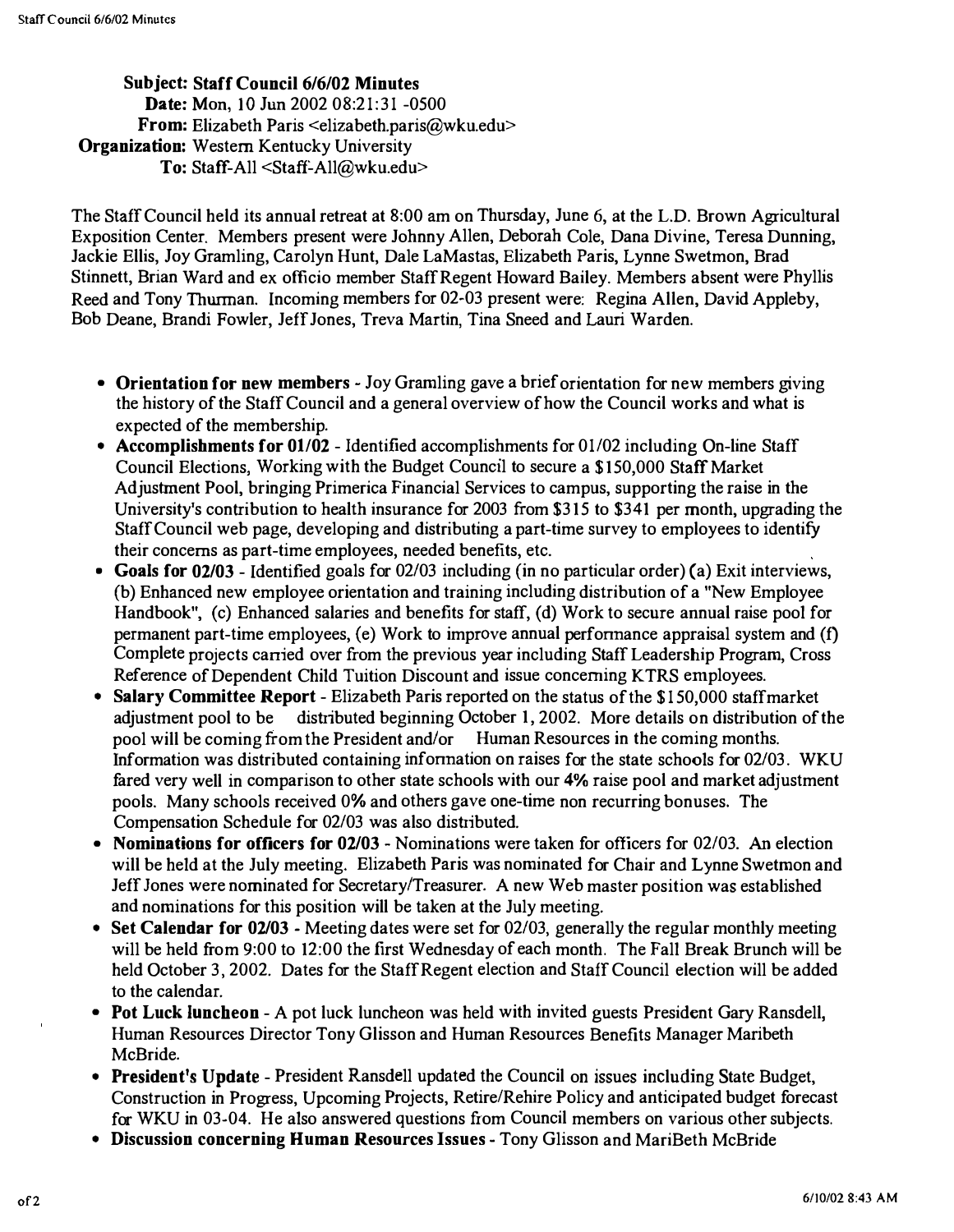discussed various issues including the new RetirelRehire Policy, Grievance Policy, Human Resources Manual and Training/Orientation for new employees. Discussion on these issues will be ongoing.

- Staff Council Constitution and By Laws Reviewed the Constitution and By Laws and updated as needed to include On-Line elections, Establishment ofWeh Master Position and combining of Secretary/Treasurer position.
- Other Business Because of time restraints, Committee Assignments, Annual Staff Council report to constituents, and the review and endorsement of the Staff Council position paper on the merit raise system were moved to the July meeting.

The meeting adjourned at 4:00 pm. We would like to thank Darrell Towe for use of the facility and Sherry Basil and Lois Oliver from Facilities Management for all their assistance. The next regular meeting will be held July 10, TCCW 368, hosted by Lauri Warden and Lynne Swetmon.

The Staff Council wants to hear from you. Do you have a question, concern or comment? You can e-mail the Staff Council: staffcouncil@wku.edu.

The Staff Council minutes. Constitution and By-laws are posted on the Staff Council Web Page at: http://www.wku.edu/staffcouncil.

Business Coordinator Western Kentucky University Infonnation Technology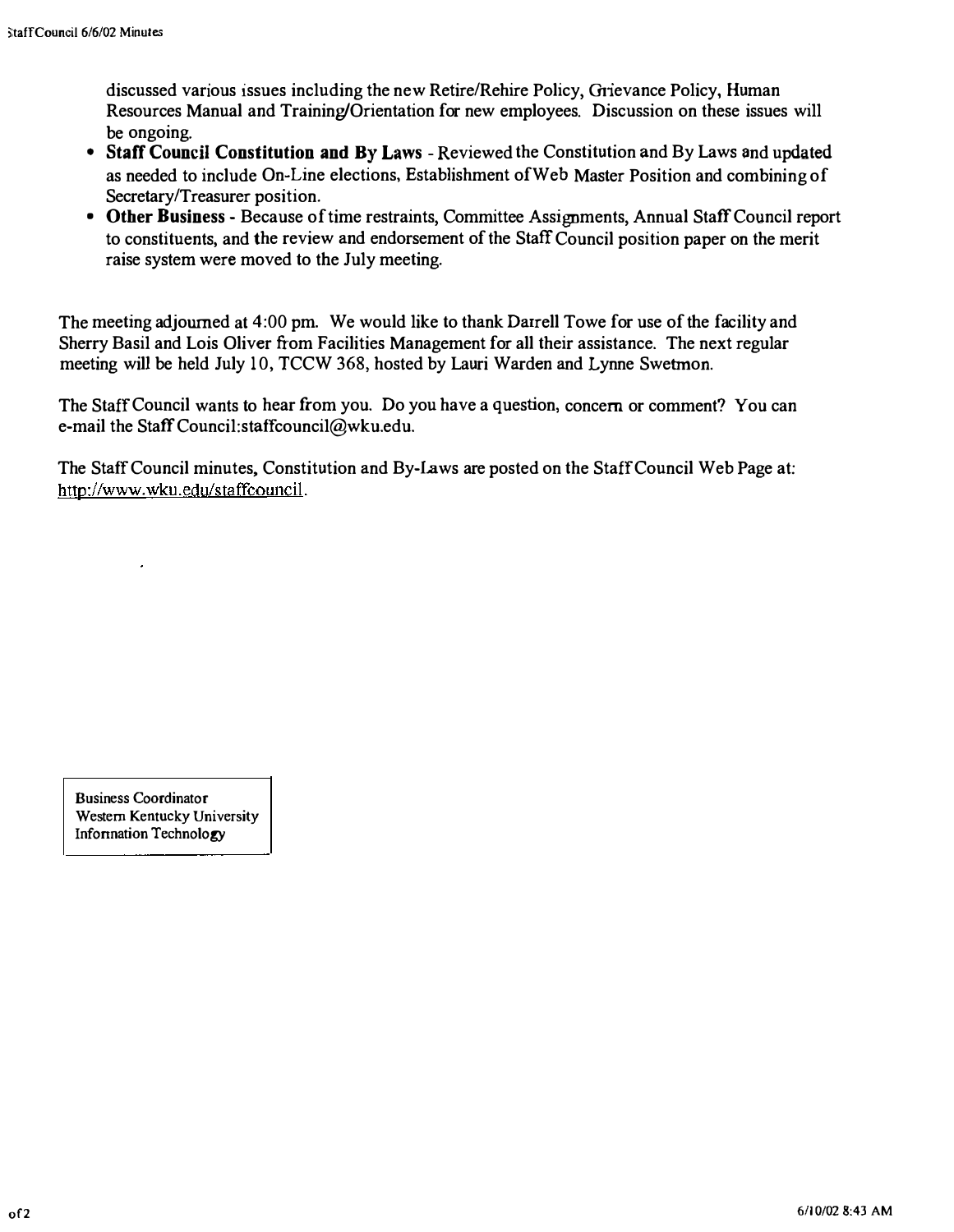### Subject: 7/17/02 Staff Council Minutes Date: Fri, 19 Ju12002 15:57:19 -0500 From: Lynne Swetmon <lynne.swetmon@wku.edu> Organization: Western Kentucky University To: Staff-All <Staff-All@wku.edu>

The Staff Council held its regular monthly meeting on Wednesday, July 17, in room TCCW 368. Members present were Regina Allen, David Appleby, Robert Deane, Dana Divine, Teresa Dunning, Brandi Fowler, Joy Gramling, Jeff Jones, Treva Martin, Elizabeth Paris, Tina Sneed, Lynne Swetmon, Lauri Warden, ex officio member staff Regent Howard Bailey. Members absent were Deborah cole and Brad Stinnett.

-The meeting began with Joy Gramling, former Chair, turning the Council over to

Elizabeth Paris who now serves as Chair. A secret ballot vote was taken for the Secretary/Treasurer position and for the WebMaster position. Lynne Swetmon will now serve as the Secretary/Treasurer and Jeff Jones will serve as

the WebMaster.

- A discussion of openings on university committees and on Staff Council committees took place and members were placed on various committees. All staff members will receive a fact sheet with this information.

- The Staff Council is currently working on a position paper on the merit raise system. This paper will give the President and the Administration our views on what is wrong with the current appraisal system and how it can be improved. We will continue this discussion at our August meeting.

 $\sim$  It was discussed that we should do a fact sheet once a year to let the staff

know who their Staff council members are and what category they represent, what goals the council accomplished the previous year, and what the goals are for the current year. The council agreed that this should be done and hope to

have it completed by September. We will also be providing some of this same information to ECHO which is distributed throughout the University.

- We made some small changes to the wording on the By-laws. A vote on the changes was taken and passed. The amended documents will be posted soon on our web-site for anyone that would like to read it.

- We received an update from the part-time committee. They received many of the part-time surveys back and are now tallying the comments and reading the suggestions made. They will give us the results at the next meeting.

- The Staff Council is exploring the possibility of acquiring Automated External Defibrillators (AED) to be placed in WKU Police squad Cars. An AED is a device that is used to start the heart when it stops. There are currently a few AED's on campus but they are in particular buildings. Having the device in squad cars would make them accessible to the entire campus community in the event of an emergency.

- Howard Bailey gave us an update on the renovations at the old mall which Western owns.

- Discussions and committee assignments were made for the Fall Break Brunch. More information on the brunch will be coming soon.

The meeting adjourned at 11:40 a.m. The next regular meeting will be held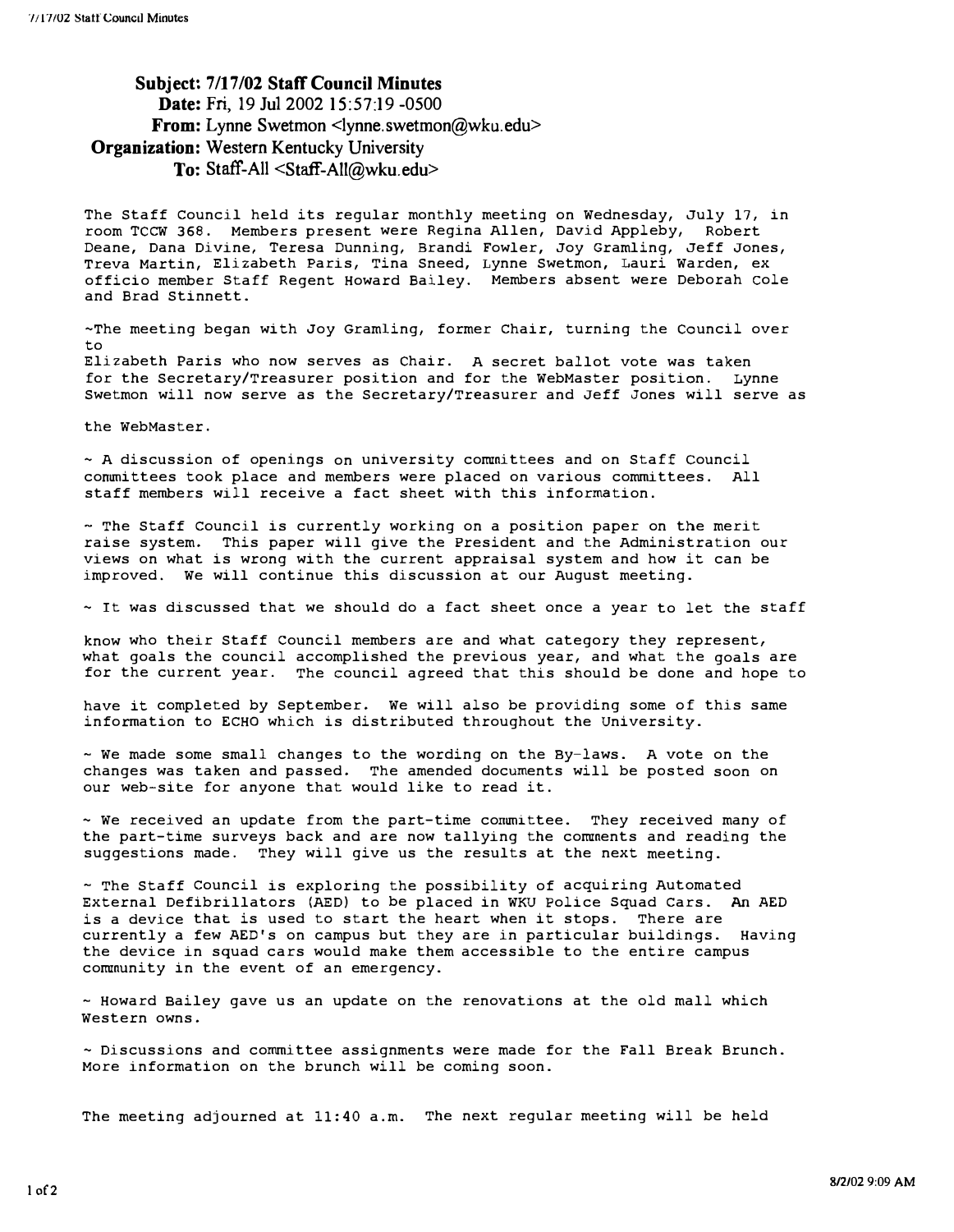August 7, 2002.

The Staff Council wants to hear from you. Do you have a question, concern or comment? You can now e-mail the staff Council: staffcouncil@wku.edu

The Staff Council Minutes, Constitution and By-laws are posted on the Staff Council Web Page at: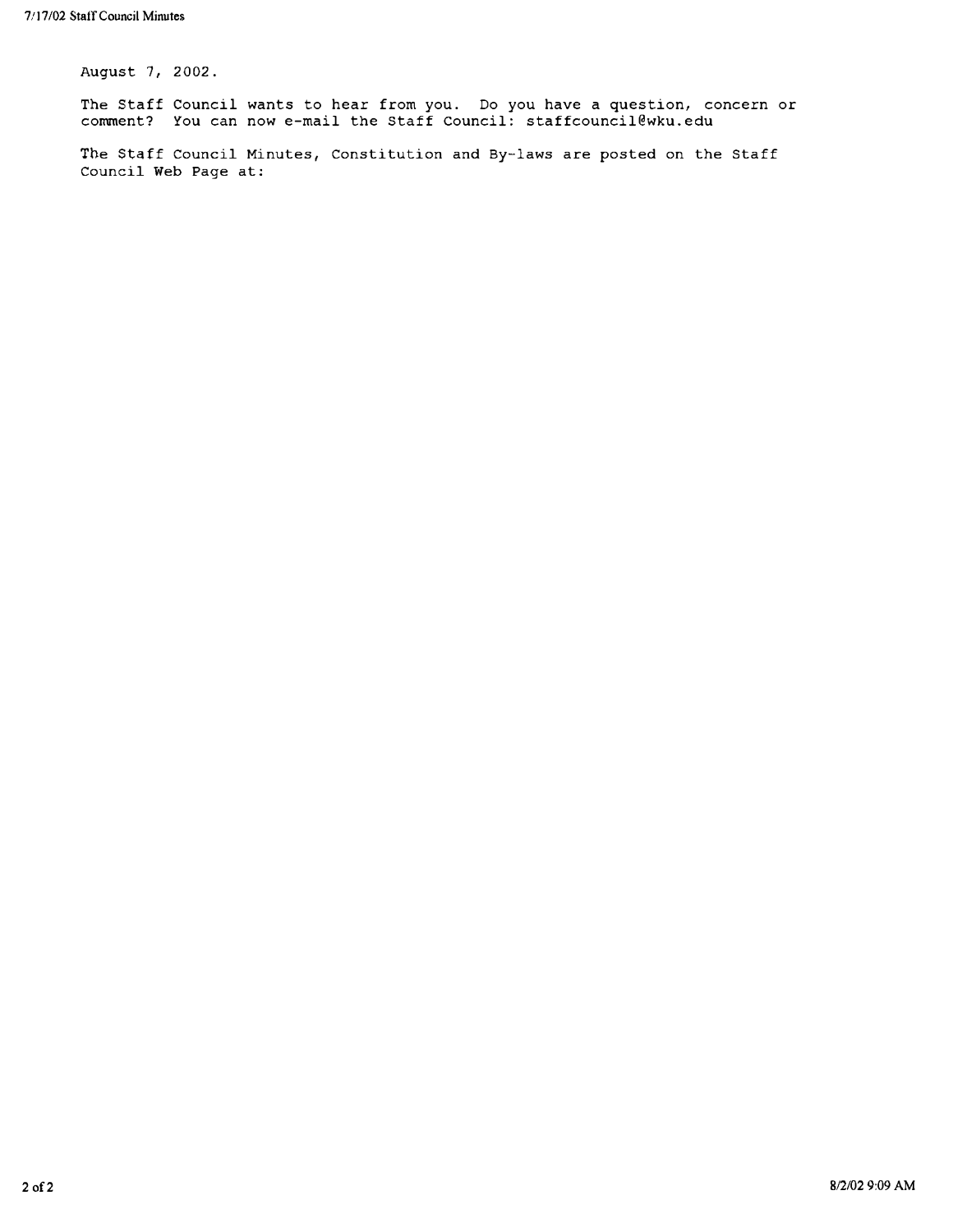Subject: 08/07/02 Staff Council Minutes Date: Fri, 09 Aug 2002 14:37:51 -0500 From: Lynne Swetmon <lynne.swetmon@wku.edu> Organization: Western Kentucky University To: Staff-All <Staff-All@wku.edu>

The Staff Council held its regular monthly meeting on Wednesday, August 07, 2002 at 9:00 am in room 226 DUC. Members present were Regina Allen, David Appleby, Deborah Cole, Teresa Dunning, Brandi Fowler, Joy Gramling, Jeff Jones, Treva Martin, Elizabeth Paris, Tina Sneed, Brad Stinnett, Lynne Swetmon and Lauri Warden. Members absent were Dana Divine, Robert Deane and ex officio member Staff Regent Howard Bailey.

- The part-time committee reported on the results of the survey that was sent out to the part-time staff members on campus. We will send a letter to the President and to Tony Glisson concerning the survey results and the Staff Council's request for a structured appraisal system and regular annual salary increases for permanent part-time employees. Deborah Cole and Dana Divine have also contacted many of our benchmark institutions concerning what benefits they offer to part time employees. The focus of the Staff Council part-time committee has been to gather information to be presented to Administration with recommendations on how we may be competitive in attracting and retaining the growing number of permanent part-time employees.
- The newly reorganized KTRS committee (Joy Gramling, Jeff Jones, Richard Greer and Scott Taylor) met with Tony Glisson, Human Resources Director, to discuss the fact that KTRS employees are not allowed to apply accumulated sick leave to their retirement time. Contacts are being made in Frankfort. Once information is gathered, the committee will decide how to move ahead with this issue. More information to follow.
- The Staff Council had a final discussion on the position paper we have been working on concerning the performance appraisal and merit raise system that Western is currently using. We are enclosing a list of ways to improve the system including more training and accountability for evaluators, a better evaluation fonn and a formal appeals process for those who disagree with their appraisal. The Council voted unanimously to send this position paper to President Ransdell, the Administrative Council and to Tony Glisson.
- We had a lengthy discussion concerning the Fall Break Brunch. We have received approval from President Ransdell to have the brunch on October 3, 2002 beginning at 9:00 am. We will be sending out brochures and put up flyers so everyone can make plans to be there. Also, you can check out this information on our website.
- Two members of the Staff Council were appointed to serve on the Staff Excellence Awards Committee. They are Brandi Fowler and Lauri Warden. Information on the Staff Excellence Awards will be sent out from Human Resources in the near future. The awards will be presented at the Fall Break Brunch on October 3, 2002.
- Tentative dates were set for the 2003 Staff Council election. On March 19, 2003 we will begin requesting nominations. On April 2, 2003 the nominations will close and the election will be held on Wednesday, April 16, 2003.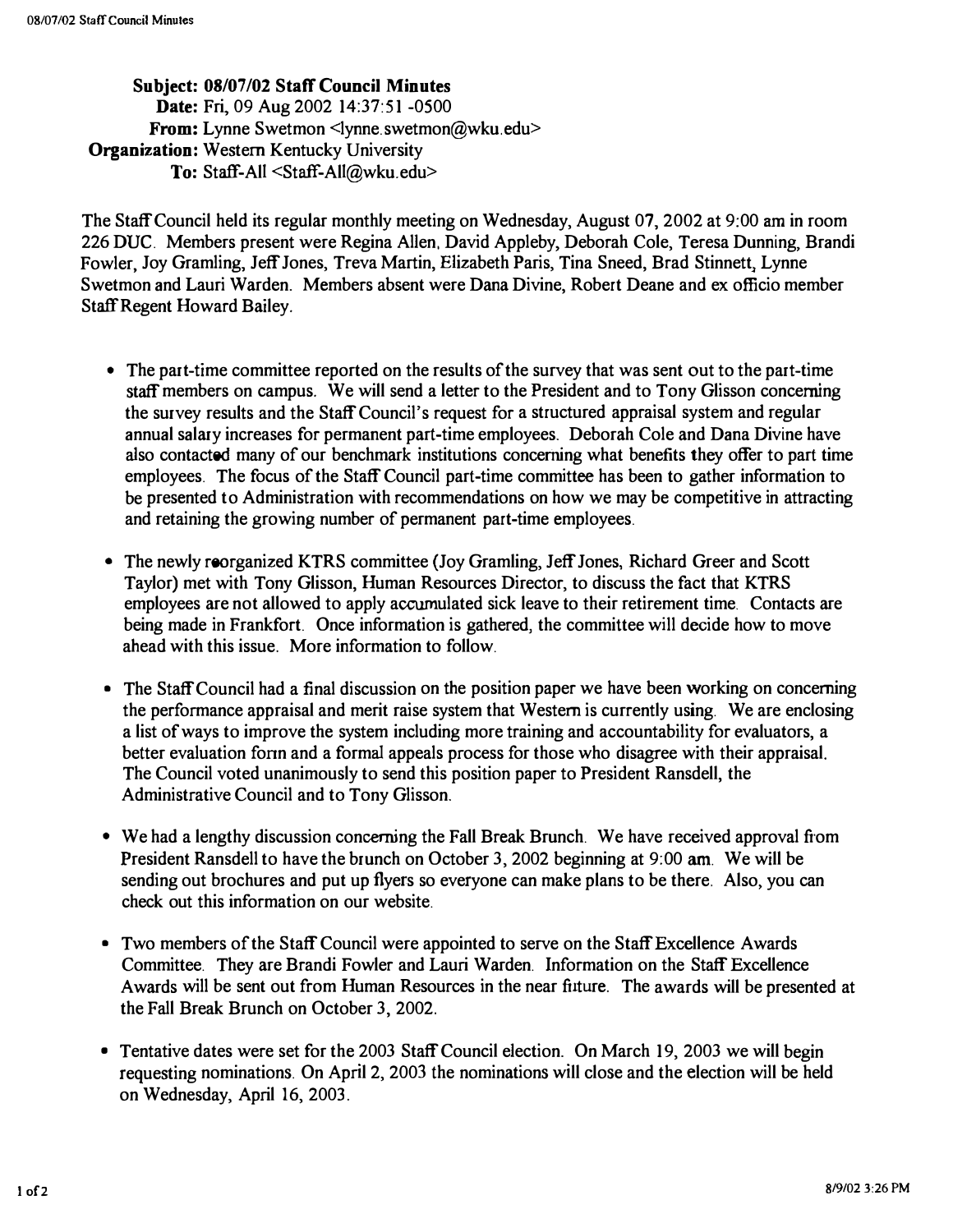- In 2003 the staff of WKU will need to elect a Staff Regent. The Staff Regent serves a three-year tenn on the Board of Regents and may be re-elected. Howard Bailey is currently serving as our Staff Regent; however, his current tenn expires on June 30, 2003. The Staff Regent also serves as an ex officio member of the Staff Council. We appreciate all the time and effort Howard has put in on behalf of the WKU staff. Tentative dates were set for the 2003 Staff Regent election. On April 23,2003 a letter will be sent out asking for nominations. On May 14, 2003 the nominations will close. On May 21, 2003 there will be a candidate forum and the election will take place on May 28, 2003. Absentee ballots will be accepted May 21-28, 2003. The Staff Regent elected in 2003 will serve from July 1, 2003 to June 30, 2006.
- The Staff Leadership Institute, a yearlong leadership program for staff, was discussed. Sharon Woodward from Continuing Education and Gene Tice, VP for Student Affairs, have worked with the Staff Council to develop this program. Brochures and application infonnation will be sent to Staff in the near future. We hope to begin the program this faIL Look for additional infonnation on this program to be forthcoming.
- Other Business David Appleby will be speaking with the Benefits Committee once again concerning the cross-referencing of tuition benefits for a student with both parents employed by WKU More information to follow.
- Final preparations are being done on the annual newsletter from the Staff Council and will be distributed to staff in September.
- We changed the date for our October meeting. It will take place on October 10 so that President Ransdell will be able to attend. Our next Staff Council meeting will be September 4, 2002 at DUC 226.

The meeting adjourned at 12:00.

The Staff Council wants to hear from you, Do you have a question, concern or comment? You can now e-mail the Staff Council: staffcounci1@wku.edu

The Staff Council Minutes, Constitution and By-laws are posted on the Staff Council Web Page at: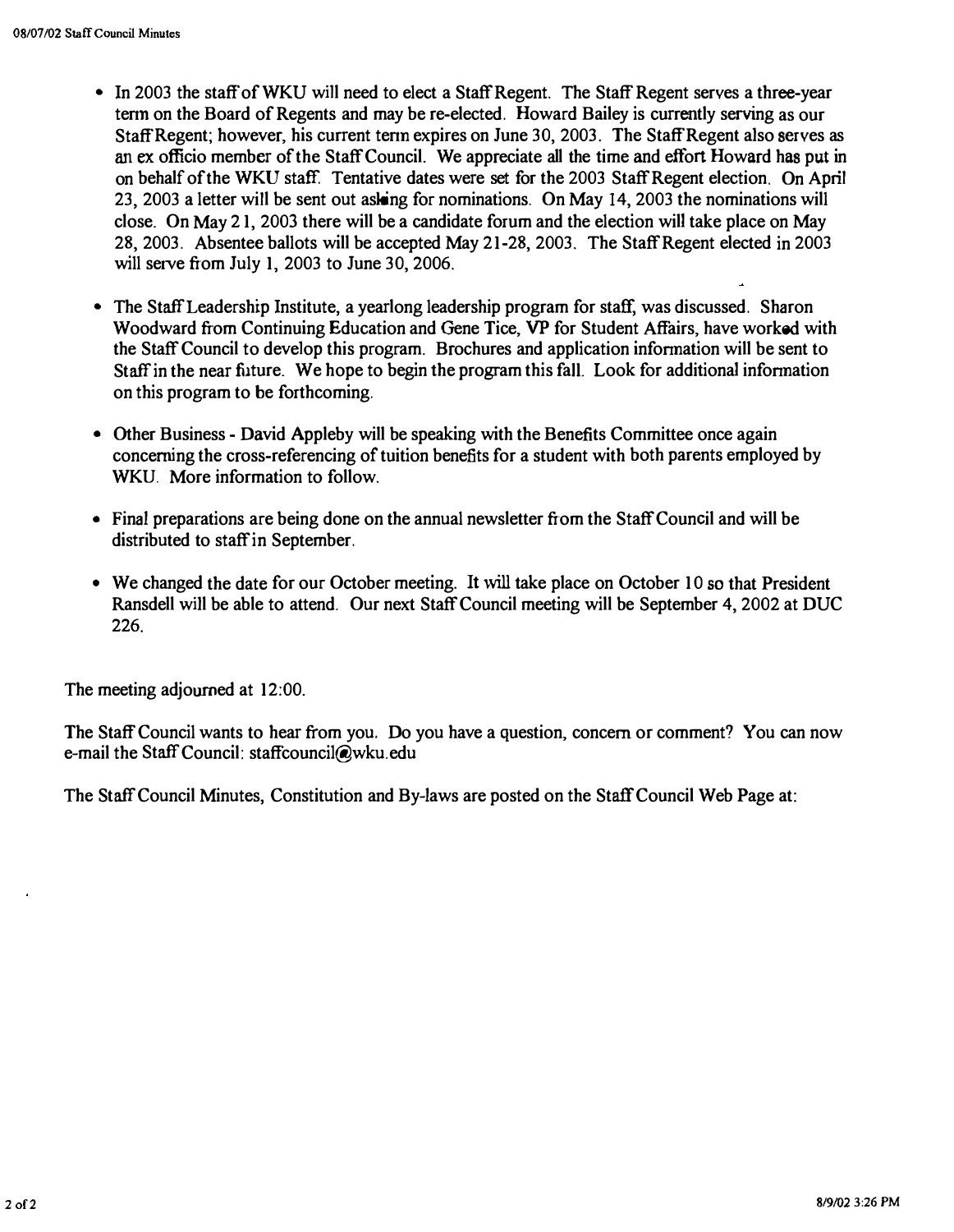Subject: Staff Council 9/4/02 Minutes Date: Mon, 09 Sep 2002 09:00:30 -0500 From: Lynne Swetmon <lynne.swetmon@wku.edu> Organization: Western Kentucky University To: Staff-All <Staff-AlI@wku.edu>

The Staff Council held its regular monthly meeting on Wednesday, September 4,2002 at 9:00 am in room 226 DUC. Members present were Regina Allen, David Appleby, Dana Divine, Robert Deane, Teresa Dunning, Brandi Fowler, Joy Gramling, Jeff Jones, Treva Martin, Elizabeth Paris, Tina Sneed, Brad Stinnett, Lynne Swetmon, Lauri Warden and ex officio member Staff Regent Howard Bailey. Deborah Cole was absent.

- We went over the details of the new retire/rehire policy that was sent to everyone via e-mail by Tony Glisson. It is possible for an employee to retire from Western and then to be rehired in the same position. However, this new policy states that a search must be conducted before filling a position whether it is with a returning retired employee or another applicant. There were questions or concerns from various staff employees that the rehires would be receiving the same accrual rate on vacation time as they were receiving when they left. However, Western already has a policy in place that allows this accrual to take place if the employee returns to work within one year (this policy can be found on the Human Resources web page).
- Elizabeth Paris discussed a letter that she sent to Dr. Gary Ransdell on behalf of the Staff Council concerning raises for part-time employees. Deborah Cole and Dana Divine gathered information from our current part-time employees and researched salaries and benefits of part-time employees at our benchmark institutions. This information along with suggestions for appraisals and annual raises for part-time staff was included in the letter to the President. We hope to get some feed back by or at our October meeting.
- David Appleby reported that the University Benefits Committee has had several meetings over the past few weeks. It will soon be time to sign up for an insurance plan and they are working hard to get these details worked out. David will be discussing the possibility of part-time employees being given the option to purchase health insurance at our group rate. At the present time this is not an option.
- Several parking and safety issues have been brought to the Staff Council since the beginning of the fall semester. WKU Police Chief, Robert Deane, informed us that they have a new person that has just finished training and will be patrolling and writing tickets as needed. There was concern that tickets were not being given to students parking in facuIty/staff spots. We were informed that during those first couple of weeks the police were handling safety issues with parking as their first priority and not necessarily handing out tickets for students having their cars parked in a faculty/staff lot. Some safety issues concerning lights at crosswalks changing too quickly and poor or no lighting for workers coming in at the very early morning hours and having to walk to their buildings were also brought to our attention. Robert Deane and Regina Allen will take these matters to the Parking and Transportation Committee.
- Howard Bailey gave us a Board of Regents update. The Board has appointed a committee to review President Gary Ransdell's contract.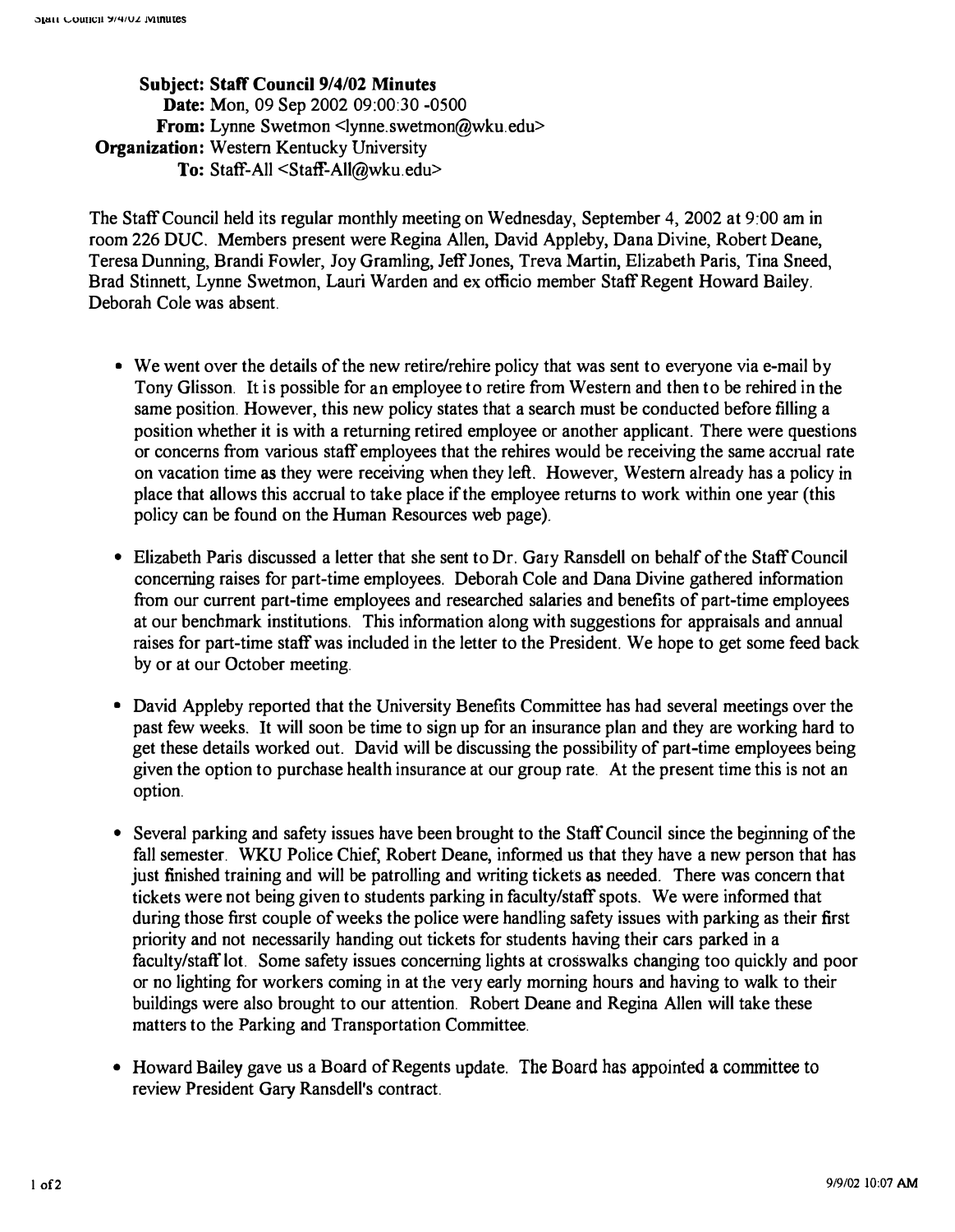- The KTRS committee reported that plans are being made to contact Frankfort and the University Senate to explore the possibility of allowing staff members in the Kentucky Teachers Retirement System to use accumulated sick leave toward retirement.
- The Staff Council is exploring the possibility of acquiring Automated External Defibrillators (AED) to be placed in WKU Police Squad Cars. An AED is a device that is used to start the heart when it stops. This idea has been meet with a positive response but no source of funding has been identified at this point. We will discuss this issue with the President at our October meeting.
- Brandi Fowler and Lauri Warden reported that information concerning the Staff Excellence Awards had been sent out. The deadline for nominations is September 16 and the winners will be announced at the Fall Break Brunch on October 3.
- The Staff Council put together a list of topics and questions that we will be discussing with the President at our Staff Council Meeting on October 10. Some of the topics are: appraisals and compensation for permanent part-time staff; the KTRS issue; funding possibilities for 3 Automated External Defibrillators (AED); and our position paper on the current Merit raise system. Other topics may arise.
- Each of the different committees for the Fall Break Brunch gave reports. We believe that the upcoming brunch will be a success. We are working hard on getting door prizes, selecting a menu, decorating, etc. We hope everyone will attend. Robert Deane, Regina Allen and David Appleby have just finished putting together a beautiful brochure that each of you will be receiving in the next few weeks. Please make sure you fill out the appropriate information on this brochure and bring it to the brunch so that you will be eligible for prizes.

The meeting adjourned at 12:00. The next Staff Council meeting will take place on October 10.

The Staff Council wants to hear from you. Do you have a question, concern or comment? You can now e-mail the Staff Council: staffcouncil@wku.edu

The Staff Council Minutes, Constitution and By-laws are posted on the Staff Council Web Page at: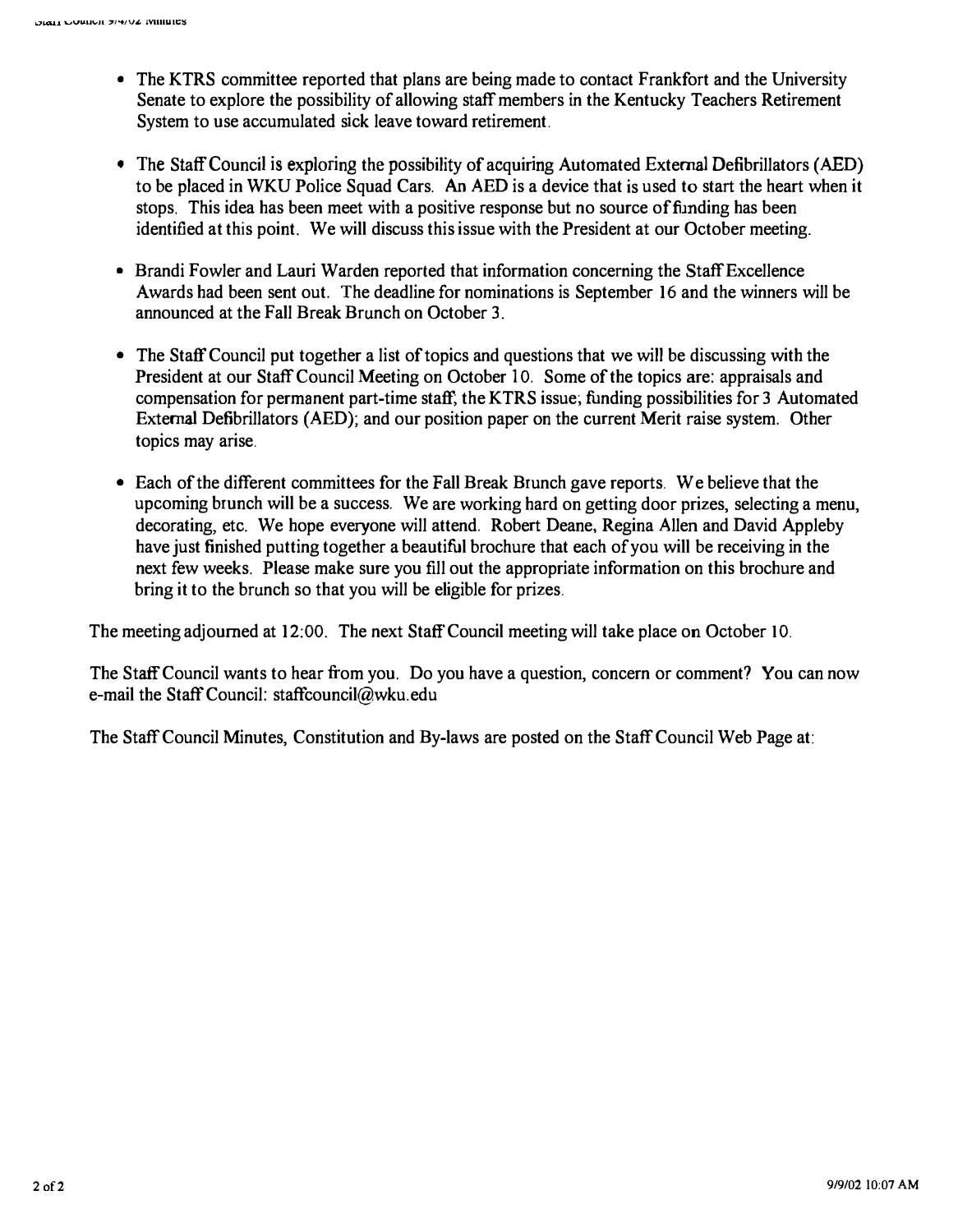Subject: Staff Council Minutes 10/10/02 Date: Mon, 14 Oct 2002 11:52:13 -0500 From: Lynne Swetmon <lynne.swetmon@wku.edu> **Organization:** Western Kentucky University To: Staff-All <Staff-All@wku.edu>

The Staff Council held its regular monthly meeting on Thursday, October 10, 2002 at 9:00 am in the 3rd floor conference room in the Wetherby Administration Building. Members present were Regina Allen, David Appleby, Deborah Cole, Robert Deane, Dana Divine,Teresa Dunning, Brandi Fowler, Jeff Jones, Treva Martin, Elizabeth Paris, Tina Sneed, Brad Stinnett, Lynne Swetmon, Lauri Warden and ex officio member Staff Regent Howard Bailey. Joy Gramling was absent.

- The Staff Council did a wrap up of the Fall Break Brunch. We believe from comments that we have received from staff attending that everyone really enjoyed the brunch. We calculated that at least 600 staff members were in attendance. Thanks to all of our donors, we were able to hand out 147 prizes. We have pictures of different activities and people in attendance at the brunch on our staff council website under activities. Also, we made the Daily News and WBKO news with this event. We made note of things that we would like to improve on next year. Please give us your opinions on ways to improve the brunch.
- The Staff Council would like to congratulate the 2002 Staff Excellence Award winners. Administrative-Support Category – Gayle Miller-Hiles, Gifted Studies, Professional Non-Faculty Category - Jeff Younglove, Special Events, Skilled/Technical/Paraprofessional Category - Alicia McDaniels, Chemistry, Building Services Attendant Category - Barbara McKinney, Facilities Management.
- Dr. Ransdell joined us to discuss various issues. Issues included the state budget forecast, additional funding from the state for WKU, WKU employee compensation package, insurance, part-time employees salary/benefits, Evaluation/appraisal system for staff and acquisition of AED's for 3 WKU Police squad cars. These are all very important issues and we will keep you infonned as more infonnation is made available.
- The Staff Council discussed different ways in which we would be able to purchase the Automated External Defibrillators (AED's). We are going to be contacting companies concerning donations and possible matching donations. We feel that this is very important for our campus and if the device saves one life, it is well worth the purchase price. The acquisition of these AED devices would potentially benefit students, faculty, staff and visitors to campus.
- The matter of staff members in facilities management not receiving their campus mail in a timely manner was brought to our attention once again. This matter will be taken to the Human Relations committee in Facilities Management. Many of the staff in Facilities Management do not have access to computers to check e-mail; Therefore, it is vital that they receive the campus mail that is sent to them. More on this discussion to come.
- A question concerning whether part-time employees are eligible for the Staff Excellence Awards was brought to our attention. After reading over the qualifications and criteria of the award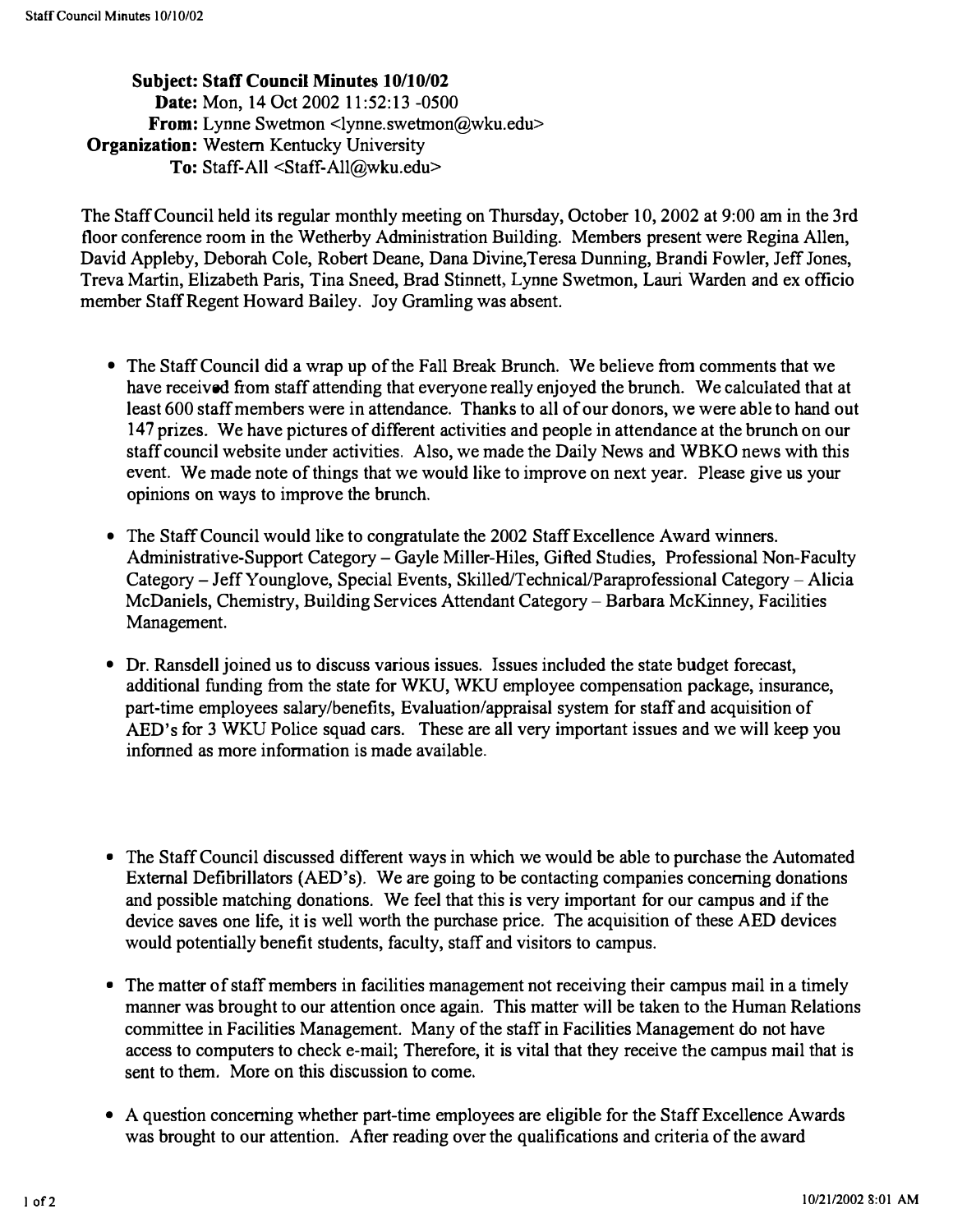carefully, it was agreed that part-time staff members that have worked at Western for at least two consecutive years are eligible to be nominated.

The meeting adjourned at 10:30.

The Staff Council wanted to note that we did hold a special called meeting on September 26 at 9:00 in the 2nd floor conference room, Wetherby Administration Building. The purpose of this meeting was to go over last minute details for the Fall Break Brunch. We also were trying to get any infonnation concerning 2003 insurance premiums and coverage but no details were available at that time.

The Staff Council wants to hear from you. Do you have a question, concern or comment? You can now e-mail the Staff Council: staffcouncil@wku.edu

The Staff Council Minutes, Constitution and By-laws are posted on the Staff Council Web Page at: http://www.wku.edu/staffcouncil

r------.----.-�.---, Lynne Swetmon <lynne.swetmon@wku.edu>

Office Associate

Western Kentucky University

**Mathematics**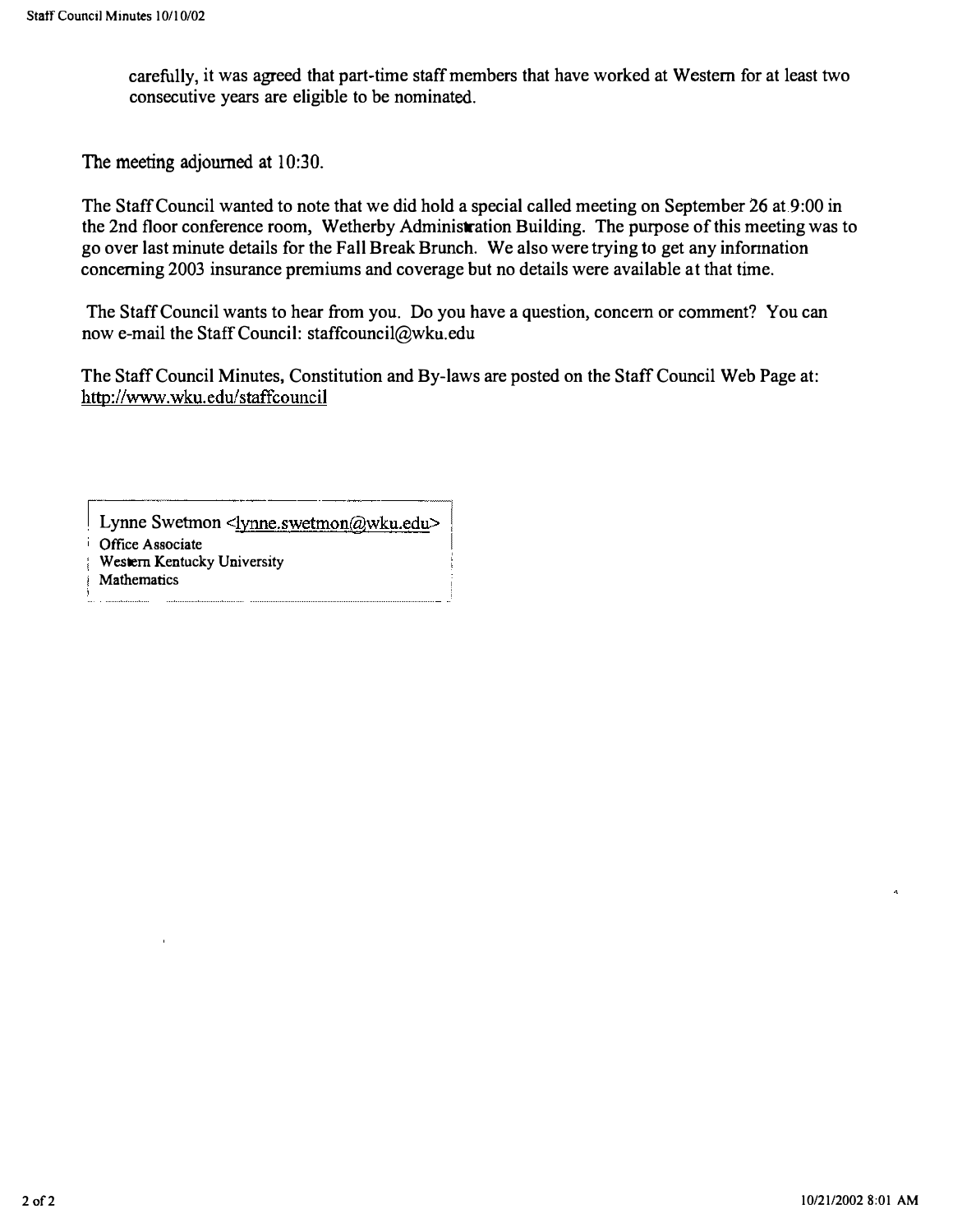SUbject: November Staff Council Minutes Date: Wed, 13 Nov 2002 09:40:08 -0600 From: Lynne Swetmon <lynne.swetmon@wku.edu> Organization: Western Kentucky University To: Staff-All <Staff-All@wku.edu>

The Staff Council held its regular monthly meeting on Wednesday, November 6, 2002 in the Regents Room. Members present were Regina Allen, David Appleby, Robert Deane, Teresa Dunning, Brandi Fowler, Joy Gramling, Jeff Jones, Treva Martin, Elizabeth Paris, Tina Sneed, Brad Stinnett, Lynne Swetmon and Lauri Warden. Members absent were ex-oficio member Howard Bailey, Deborah Cole and Dana Divine.

- The Staff Council had a long discussion about the new insurance premiums and the concerns we have about keeping the cost as low as possible now and in the future. We were informed that there would be several information sessions offered to all employees before the actual enrollment begins. We understand that the rising cost of health care is a national problem and not unique to the University. The Council feels that it is important for all employees to remember how our self-insurance program works – we all share the risks and we all share the costs. Each time one of us goes to the doctor or fills a prescription, the employees of the University are paying the bill. We believe that more needs to be done to educate employees on asking for generic brands when having a prescription filled. We all need to be conscientious and try to cut costs anyway we can.
- The KTRS Committee reported that although no progress has been made, work is continuing on this issue. As you may know we have several staff employees that are in this program and therefore when they retire, they will lose their sick days. Additional information will be forthcoming.
- The Parking and Transportation Committee reported that Western contracted an outside firm to take a look at our parking situation and offer possible solutions. This report is completed and will be used in future planing.
- The Staff Council appointed a new committee to work on recommending revisions to the current performance appraisal system. The members of this committee are Joy Gramling, Jeff Jones, Lauri Warden, Brandi Fowler and Tina Sneed. This committee will bring their suggestions to the Staff Council's December meeting.
- A concern was brought to the Staff Council about the Human Relations Committee. This committee (which was not formed from the Staff Council) was formed to address issues such as unifonns, training programs, fitness programs, new employee orientation, recognition programs, etc. and also to hear concerns or problems within facilities management. Some employees believe that the Human Relations Committee's meetings are more of a gripe session and that nothing productive is coming out of the meetings. It is vital to keep the lines of communication open and that Administration listens to problems and action is taken if warranted. It was the Staff Council's suggestion that the employees continue to follow the proper chain of command with any problems they may have. However, the Staff council will continue to listen and help where and when we can.
- The Staff Council discussed the goals we had set for the 2001-2002 year and the goals we have set for the 2002-2003 year. The goals for the 2002-2003 year include exit interviews, improving staff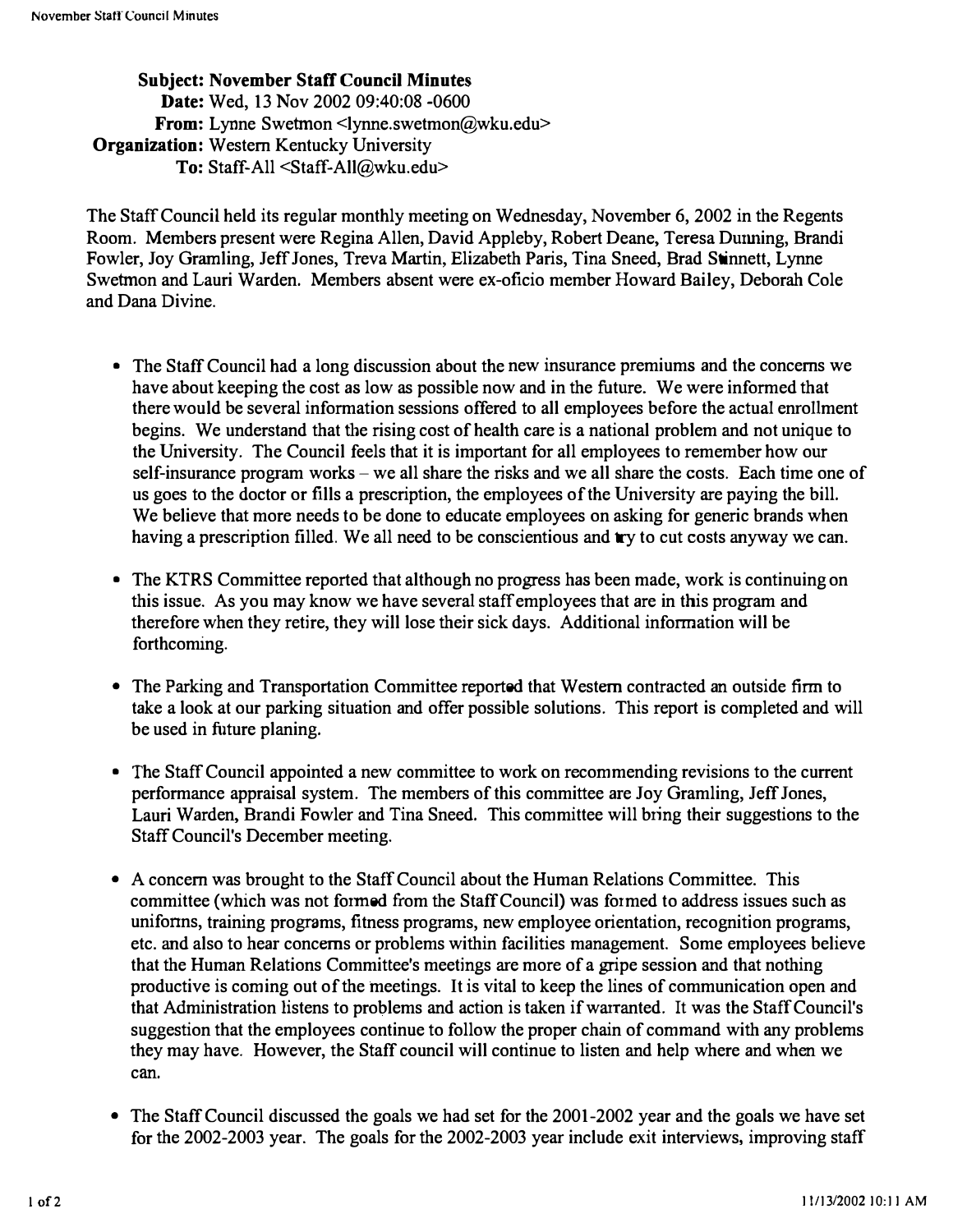salary & benefits, annual raise pool for permanent part-time employees, improving the annual performance appraisal system, enhancing the new employee orientation and training process. More information on the progress of these goals will be forth coming.

• The Staff Council had suggested revisions be made to the Staff Excellence Awards criteria. The main revision was to the wording in the guidelines to include part-time non-faculty staff members. The revisions were approved.

The meeting adjourned at 12:00

The Staff Council wants to hear from you. Do you have a question, concern or comment? You can now e-mail the Staff Council: staffcounci1@wku.edu

The Staff Council Minutes, Constitution and By-laws are posted on the Staff Council Web Page at: http://www.wku.edu/staffcouncil

Lynne Swetmon <lynne.swetmon@wku.edu> Office Associate Western Kentucky University **Mathematics** L \_\_ �\_�� \_\_ �\_